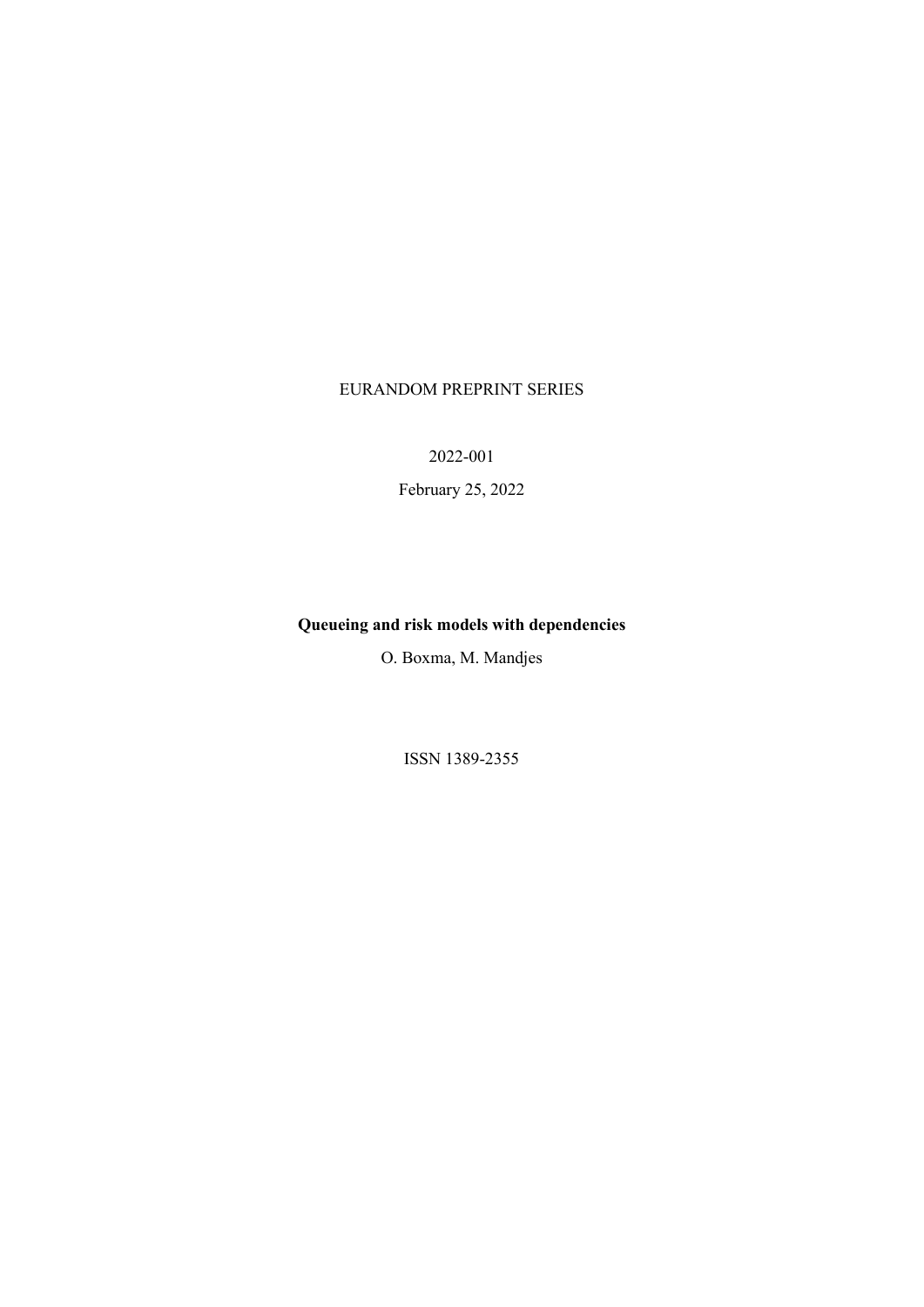## Queueing and risk models with dependencies

O. J. Boxma<sup>a</sup> and M.R.H. Mandjes<sup>b</sup>

<sup>a</sup>*Eurandom and Department of Mathematics and Computer Science, Eindhoven University of Technology* <sup>b</sup>*Korteweg-de Vries Institute, University of Amsterdam*

February 25, 2022

#### **Abstract**

This paper analyzes various stochastic recursions that arise in queueing and insurance risk models with a 'semi-linear' dependence structure. For example, an interarrival time depends on the workload, or the capital, immediately after the previous arrival; or the service time of a customer depends on her waiting time. In each case we derive and solve a fixed-point equation for the Laplace-Stieltjes transform of a key performance measure of the model, like waiting time or ruin time.

**Keywords**: M/G/1 queue; waiting time; workload; Cramer-Lundberg insurance risk ´ model; ruin time

### **1 Introduction**

One of the most fundamental relations in queueing theory is the *Lindley recursion*, which is a recursive relation between the waiting times  $W_i$  and  $W_{i+1}$  of the *i*-th and  $(i+1)$ -st customers in the single-server queue. With  $(\mathscr{B}_i)_i$  a sequence of service times, and  $(\mathcal{A}_i)_i$  a sequence of interarrival times, the sequence  $(W_i)_i$  satisfies

<span id="page-1-0"></span>
$$
W_{i+1} = \max(W_i + \mathcal{B}_i - \mathcal{A}_i, 0), \quad i = 1, 2, \dots \tag{1}
$$

One alternatively says that  $(W_i)_i$  is a random walk with increments  $(\mathscr{B}_i - \mathscr{A}_i)_i$  reflected at zero. The Lindley recursion has been studied in much generality when it comes to the specific distributional assumptions imposed on the random sequences  $(\mathscr{B}_i)_i$  and  $(\mathscr{A}_i)_i$ . However, in the vast majority of all papers it is assumed that both sequences consist of independent and identically distributed (i.i.d.) random variables, that both sequences are independent, and in addition that all  $\mathcal{A}_i$  and  $\mathcal{B}_i$  are independent of all  $W_j$ , for  $j \leq i$ .

The goal of the present paper is to explore a class of stochastic recursions [\(1\)](#page-1-0) in which some of the above mentioned independence assumptions are lifted and for which, nevertheless, a detailed exact analysis can be provided. Below we briefly discuss the models under consideration.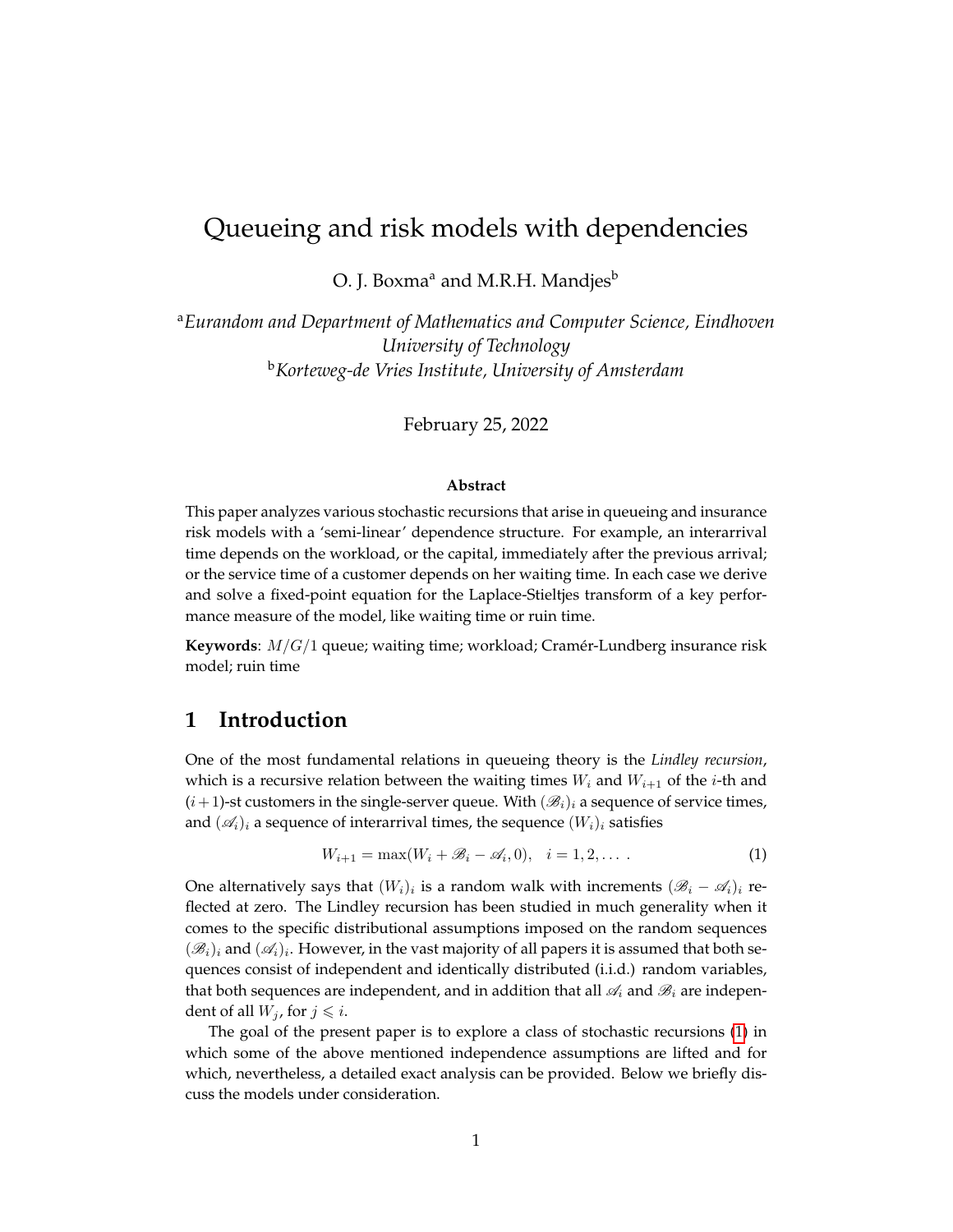• In Sections [2](#page-3-0) and [3](#page-8-0) we assume that  $\mathscr{A}_i = c(W_i + \mathscr{B}_i) + A_i$ , where  $(A_i)_i$  is an independent sequence of exponentially distributed random variables (in both sections some relaxation of the exponentiality assumption is possible) and where  $0 < c < 1$ . We thus model a positive correlation between a customer's sojourn time  $W_i + B_i$  and the time until the next customer arrives. The key performance measure under consideration in Section [2](#page-3-0) is the steady-state waiting time; its LST (Laplace-Stieltjes transform) is presented in Theorem [2.1.](#page-5-0) We also derive an asymptotic expansion of the probability of zero waiting time, and of the waiting time moments, in the paramater  $c = \epsilon \downarrow 0$  that indicates how close the model is to the classical  $M/G/1$  queue.

The key performance measure in Section [3](#page-8-0) is the time  $\tau(x)$  until the system becomes empty, when the initial capital is  $x$ . In this section we also reinterpret the model as a so-called dual risk model. The dual risk model is used to study the possible ruin of companies, and accordingly the time until the queue becomes empty translates into the time a company gets ruined when its initial capital is x. The Laplace transform (with respect to that initial capital  $x$ ) of the ruin time LST  $\mathbb{E}e^{-s\tau(x)}$ , is derived in Theorem [3.1.](#page-9-0)

- Section [4](#page-11-0) studies the Cramér-Lundberg (CL) insurance risk model. In this model, generally distributed claims arrive according to a Poisson process, and in between claims the capital of the insurance company increases at a fixed premium rate. The field of insurance risk has much in common with queueing theory; and in particular the CL model is known to be dual to the  $M/G/1$  queue (cf. Chapter III.2 of [\[5\]](#page-15-0)). We consider the following dependency structure in the CL model. The interarrival time between the *i*th and  $(i + 1)$ st claim depends on the capital  $y$  of the insurance company right after the *i*th claim, in very much the same way as the interarrival time depends on the workload in Sections [2](#page-3-0) and [3](#page-8-0) (but taking into account that now jumps are downward and the linear slope is upward): when the capital, right after the  $i$ -th claim, equals  $y$ , then the next interclaim time  $\mathscr{A}_i = \max(0, A_i - cy)$ , where  $(A_i)_i$  is an independent sequence of  $\exp(\lambda)$  distributed random variables. In Theorem [4.1](#page-12-0) we determine the Laplace transform, with respect to initial capital  $x$ , of the ruin time LST  $\mathbb{E}e^{-s\tau(x)}$ .
- Finally, in Section [5,](#page-13-0) we turn to the single-server queue in which the service time of a customer depends, in a somewhat similar way as above, on her waiting time. We assume that  $\mathscr{B}_i = \max(B_i - cW_i, 0)$ , where  $(B_i)_i$  is an independent sequence of  $exp(\mu)$  distributed random variables. The negative correlation between waiting and service time includes the feature of zero service time (abandonment) if the waiting time is too large. We derive the steady-state waiting time and workload LST (Theorem [5.1\)](#page-14-0).

<span id="page-2-0"></span>All the above-sketched models exhibit a 'semi-linear' dependence structure, and in all these models we arrive at a fixed-point equation for the LST  $\omega(s)$  of the steady-state waiting time  $W$ , or for the Laplace transform of the ruin time LST, of the following form:

$$
\omega(s) = G(s)\,\omega(\zeta(s)) + H(s),\tag{2}
$$

for known functions  $G(s)$  and  $H(s)$ . In the setting of Section [2,](#page-3-0) we have that  $\zeta(s)$  =  $(1 - c)s$ , while we consider  $\zeta(s) = s + \lambda c$  in Section [4](#page-11-0) and  $\zeta(s) = s + \mu c$  in Section [5.](#page-13-0)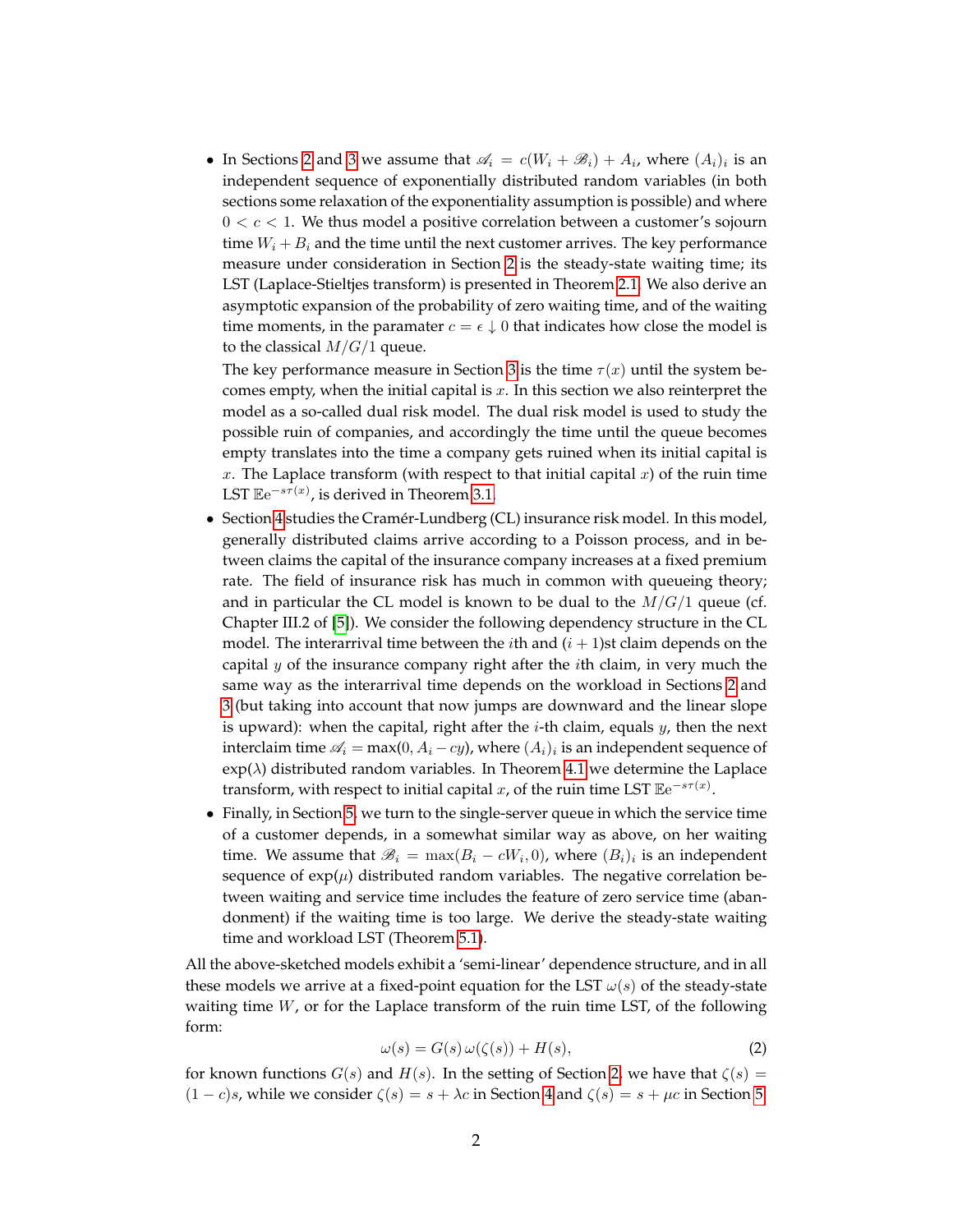Such fixed-point equations (and similar ones with non-linear  $f(\cdot)$  functions) also arise naturally in various branching-type models and related queueing models (like queues with vacations and polling systems), giving rise to a solution in terms of an infinite product of known Laplace transforms. In some of our recent work [\[9–](#page-15-1)[11\]](#page-15-2) we have also come across similar fixed-point equations in the context of reflected autoregressive processes and related queueing systems.

*Related literature.* The stochastic recursion [\(1\)](#page-1-0) may be handled successfully when  $\mathscr{B}_i-\mathscr{A}_i$  has a 'nice' distribution (while  $\mathscr{B}_i-\mathscr{A}_i$  are independent of  $W_i$  for all  $j\leq i$ ); observe that  $\mathcal{B}_i$  and  $\mathcal{A}_i$  appear in [\(1\)](#page-1-0) as a difference. Examples are the papers of Conolly and Choo [\[15,](#page-15-3) [20,](#page-16-0) [21,](#page-16-1) [24\]](#page-16-2). Conolly and Choo [\[15\]](#page-15-3) study an  $M/M/1$  queue in which  $\mathcal{A}_i$  and  $\mathcal{B}_i$  have a bivariate exponential distribution. For this last model Hadidi [\[20\]](#page-16-0) shows that the waiting times are hyperexponentially distributed, while Hadidi [\[21\]](#page-16-1) studies the sensitivity of the waiting time distribution to the value of the correlation coefficient and Langaris [\[24\]](#page-16-2) considers the busy period distribution. The case in which  $B_i$  depends on the previous  $A_{i-1}$  has only been studied in a few cases; see the queueing studies [\[8,](#page-15-4) [13,](#page-15-5) [14\]](#page-15-6). For a broad discussion of dependence phenomena in queueing models of packet networks (dependence between successive interarrival times, or between successive service times, or between interarrival and service times), we refer to Fendick et al. [\[18\]](#page-16-3). A single-server queue in which the service rate of a customer with exponential service time distribution depends on her waiting time has been analyzed in [\[26\]](#page-16-4). There it is assumed that the service rate is  $\mu(w)$  if the waiting time equals w, and assumes moreover that  $\mu(w)$  is a step function.

In insurance risk, more than in queueing, attention has been given to models with various forms of dependence. We refer to Chapter XIII of Asmussen and Albrecher [\[5\]](#page-15-0) for an overview, and to [\[3\]](#page-15-7) (generalizing [\[23\]](#page-16-5)) for a rather general class of Markovian risk models, in which claim interarrival times and claim sizes have a joint distribution that depends on the state of some underlying finite Markov chain. A similar queueing model with a Markov dependence structure was studied by Adan and Kulkarni [\[2\]](#page-15-8); see also [\[14\]](#page-15-6). A special case of the dependence structure in [\[3\]](#page-15-7) is an insurance risk model in which an interarrival time depends on the previous claim size via a threshold mechanism; the queueing dual of that model was studied in [\[12\]](#page-15-9). We finally remark that, if one is satisfied with asymptotic results, more general forms of dependence may be allowed; see, e.g., [\[6,](#page-15-10) [22\]](#page-16-6).

# <span id="page-3-0"></span>**2 The** M/G/1 **queue with interarrival times dependent on workload**

In this section we study the  $M/G/1$  queue with the special feature that the time between the arrivals of customers n and  $n + 1$  depends on the workload found by customer *n*. More specifically, if the workload just after the arrival of customer *n* equals  $x \geq 0$ , then the next interarrival time equals cx plus an independent, exponentially distributed time. A brief model description (Subsection [2.1\)](#page-4-0) is followed by an analysis of the LST of the steady-state workload (Subsection [2.2\)](#page-4-1). Subsection [2.3](#page-5-1) presents an asymptotic analysis for the case  $c \downarrow 0$ ; of course in the limiting case of  $c = 0$  the model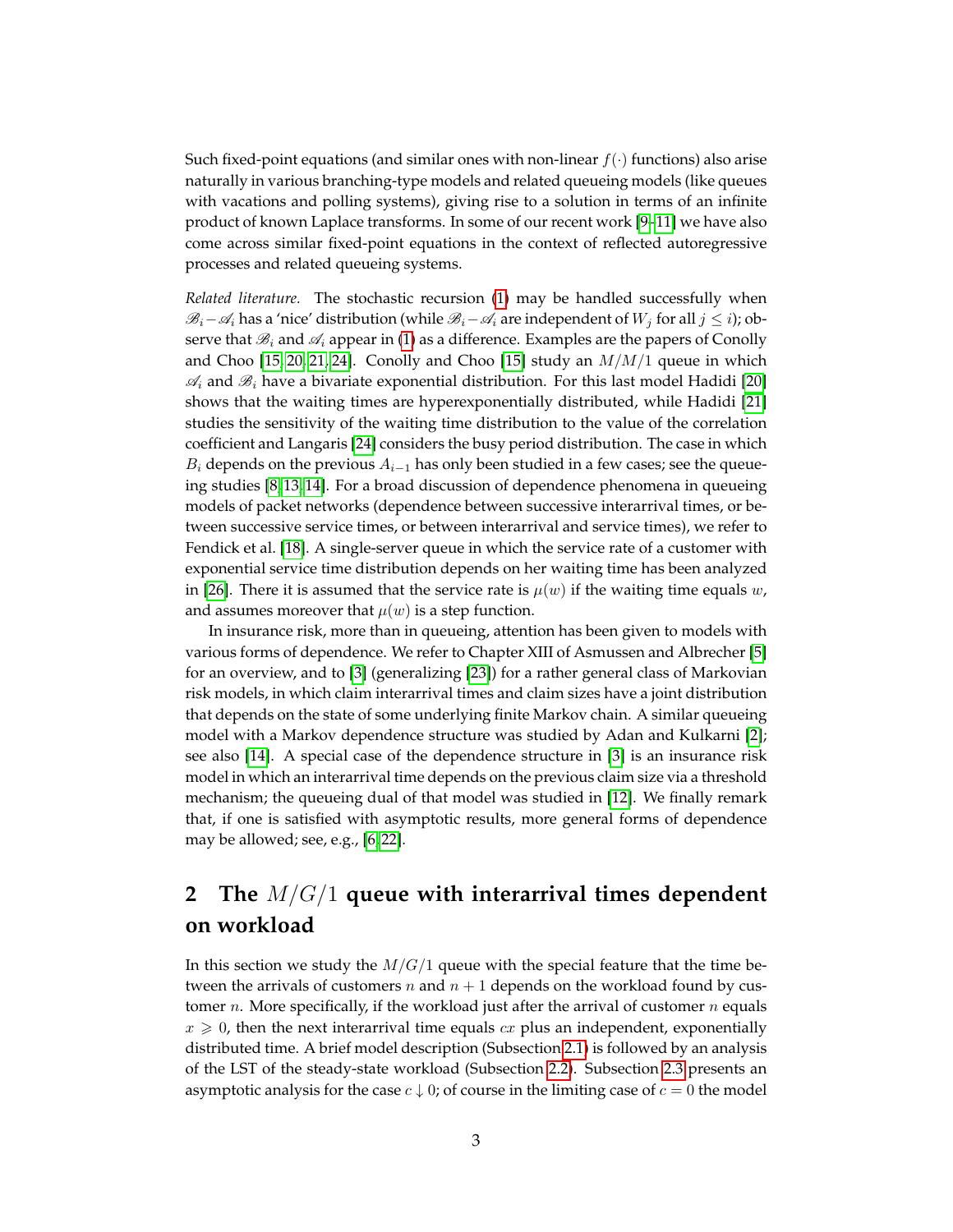reduces to the classical  $M/G/1$  queue.

#### <span id="page-4-0"></span>**2.1 Model description**

Consider the following variant of the classical  $M/G/1$  queue. If the workload just after the *i*-th arrival (i.e., the sojourn time) equals  $x \ge 0$ , then the next interarrival time equals cx (for some  $c \in (0,1)$ ; if  $c \geq 1$  then all waiting times are zero) increased by an independent, exponentially distributed term  $A_i$  with mean  $1/\lambda$ . This construction has the interesting feature that there is a positive correlation between a customer's sojourn time and the time until the next customer arrives. The successive service times constitute a sequence of i.i.d. random variables  $(B_i)_i$ , which are also independent of the sequence  $(A_i)_i$ ; their LST is denoted by  $\beta(\cdot).$ 

#### <span id="page-4-1"></span>**2.2 Analysis**

Let  $W_i$  denote the waiting time of the *i*-th arriving customer. It is readily verified that the sequence  $(W_i)_i$  obeys the recursion

<span id="page-4-2"></span>
$$
W_{i+1} = [W_i + B_i - c(W_i + B_i) - A_i]^+, \quad i = 1, 2, \dots,
$$
\n(3)

 $x^+$  denoting max(0, x) (similarly, below  $x^-$  denotes  $\min(0, x)$ ). In the following we assume that the steady-state waiting time distribution exists, which we claim to hold for any  $c > 0$  as long as  $\mathbb{E}B_1 < \infty$  (and actually even if  $\mathbb{E} \log(1 + B_1) < \infty$ ; see the account of this issue for a very similar model in [\[10\]](#page-15-11)).

Now we let  $i \to \infty$  in [\(3\)](#page-4-2), and study the limiting random variable W; let  $\omega(s)$ denote the LST corresponding to  $W$ . With  $A, B$  denoting generic random variables with the same distribution as  $A_1, B_1$ , we have, using that  $x^+ + x^- = x$  and that  $A \sim \exp(\lambda)$ ,

<span id="page-4-3"></span>
$$
\omega(s) = \mathbb{E}[e^{-s[(1-c)(W+B)-A]^+}] \n= \mathbb{E}[e^{-s[(1-c)(W+B)-A]}] + 1 - \mathbb{E}[e^{-s[(1-c)(W+B)-A]}] \n= \omega((1-c)s)\beta((1-c)s)\frac{\lambda}{\lambda-s} + 1 - \left\{\frac{\lambda}{\lambda-s}\mathbb{P}(W=0) + \mathbb{P}(W>0)\right\} \n= \omega((1-c)s)\beta((1-c)s)\frac{\lambda}{\lambda-s} - \frac{s}{\lambda-s}\mathbb{P}(W=0).
$$
\n(4)

This fixed-point equation is very similar to the ones which were solved in [\[9,](#page-15-1) [11\]](#page-15-2). The solution procedure is to iterate [\(4\)](#page-4-3), successively expressing  $\omega((1-c)^j s)$  into  $\omega((1-c)^j s)$  $(c)^{j+1}s$ ), and to prove the convergence of the resulting infinite sum of products. It should be noticed that the motivation here is different from that in [\[9](#page-15-1)[,11\]](#page-15-2): here we wish to model a dependence between sojourn time and next interarrival time. However, we can translate [\(3\)](#page-4-2) into the equation  $W_{i+1} = [aW_i + B_i - A_i]^+$  studied in [\[11\]](#page-15-2) by taking  $a := 1 - c$  and  $B_i := (1 - c)B_i$ . In this way, by adapting Theorem 2.7 of [\[11\]](#page-15-2), we obtain the following result. Define

$$
\Phi_j(s) := \frac{\lambda \beta((1-c)^{j+1}s)}{\lambda - (1-c)^j s}, \quad \Psi_m(s) := \frac{(1-c)^m s}{\lambda - (1-c)^m s}.
$$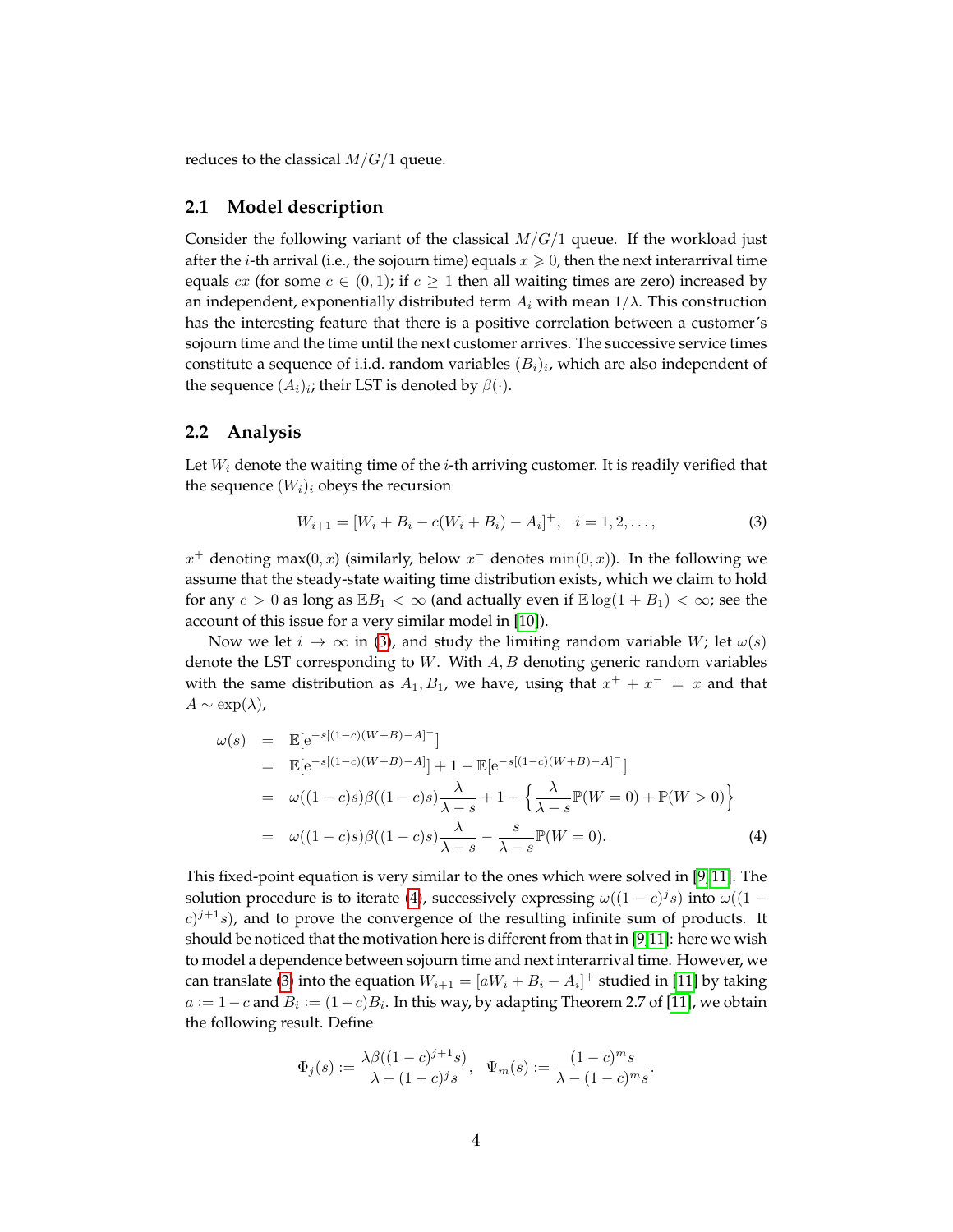<span id="page-5-0"></span>**Theorem 2.1.** *The stationary waiting time LST*  $\omega(s) = \mathbb{E}e^{-sW}$  *is given by* 

<span id="page-5-3"></span>
$$
\omega(s) = \prod_{j=0}^{\infty} \Phi_j(s) - \mathbb{P}(W = 0) \sum_{m=0}^{\infty} \Psi_m(s) \prod_{j=0}^{m-1} \Phi_j(s),
$$
 (5)

*where*

<span id="page-5-2"></span>
$$
\mathbb{P}(W=0) = \beta((1-c)\lambda) \omega((1-c)\lambda)
$$

$$
\beta((1-c)\lambda) \prod_{j=0}^{\infty} \Phi_{j+1}(c)
$$

$$
= \frac{\beta((1-c)\lambda) \sum_{j=0}^{\infty} \Psi_{j+1}(c)}{1 + \beta((1-c)\lambda) \sum_{m=0}^{\infty} \Psi_{m+1}(c) \prod_{j=0}^{m-1} \Phi_{j+1}(c)}
$$
(6)

**Remark 2.2.** It should be observed that one way to obtain the identity [\(6\)](#page-5-2), is to deduce from [\(3\)](#page-4-2) that  $\mathbb{P}(W = 0) = \mathbb{P}((1 - c)(W + B) < A)$ . Then  $\omega((1 - c)\lambda)$  follows by substituting  $s = (1 - c)\lambda$  into [\(5\)](#page-5-3) and using [\(6\)](#page-5-2).

**Remark 2.3.** At first sight it would seem that in [\(5\)](#page-5-3) all  $s_j = \lambda/(1-c)^j$ , for  $j = 0, 1, \ldots$ , are singularities. However, as proven in [\[11\]](#page-15-2), these are removable singularities.

**Remark 2.4.** A generalization of [\(3\)](#page-4-2) is to let the *i*-th interarrival time be given by  $f(W_i + B_i) + A_i$  when the *i*-th sojourn time is  $W_i + B_i$ , with  $f(\cdot)$  such that for  $h(\cdot)$ , with  $h(x) = x - f(x)$  it holds that

$$
\mathbb{E}[\mathrm{e}^{-sh(W+B)}] = \mathbb{E}[\mathrm{e}^{-\delta(s)(W+B)}]
$$

for some  $\delta(\cdot)$ ; put differently, we are considering a Lévy process. Equation [\(4\)](#page-4-3) is now replaced by

$$
\omega(s) = \omega(\delta(s))\beta(\delta(s))\frac{\lambda}{\lambda - s} - \frac{s}{\lambda - s}\mathbb{P}(W = 0). \tag{7}
$$

Again, there is a relation to an earlier study, namely [\[9\]](#page-15-1), where one has to take service times with LST  $\beta(\delta(s))$  instead of  $\beta(s)$ .

<span id="page-5-4"></span>**Remark 2.5.** Starting from [\(3\)](#page-4-2) and considering the transient behavior of  $W_n$  via its transform  $\sum_{n=1}^{\infty} r^n \mathbb{E}[e^{-sW_n}|W_1 = w]$ , the same recursion procedure will enable us to derive an expression for the latter transform; cf. Section 2.1 of [\[11\]](#page-15-2) for a similar approach. We also refer to [\[11\]](#page-15-2) for a generalization to the case in which the  $A_i$  have a hypo-exponential distribution.

#### <span id="page-5-1"></span>**2.3 Asymptotic expansions**

In this subsection we are interested in the performance measures  $\mathbb{P}(W=0)$  and  $\mathbb{E} W^{k}$  ,  $k = 1, 2, \ldots$  in the regime that c is small, i.e., a perturbation of the classical  $M/G/1$ queue. For such values of  $c$ , there is a rather weak dependence between sojourn time (workload just after an arrival) and the subsequent interarrival time, while  $c = 0$ concerns the case without dependence. In view of the rather complicated form of the exact expressions for the above-mentioned performance measures, we are interested in obtaining good asymptotic expansions of them in the parameter  $c$ .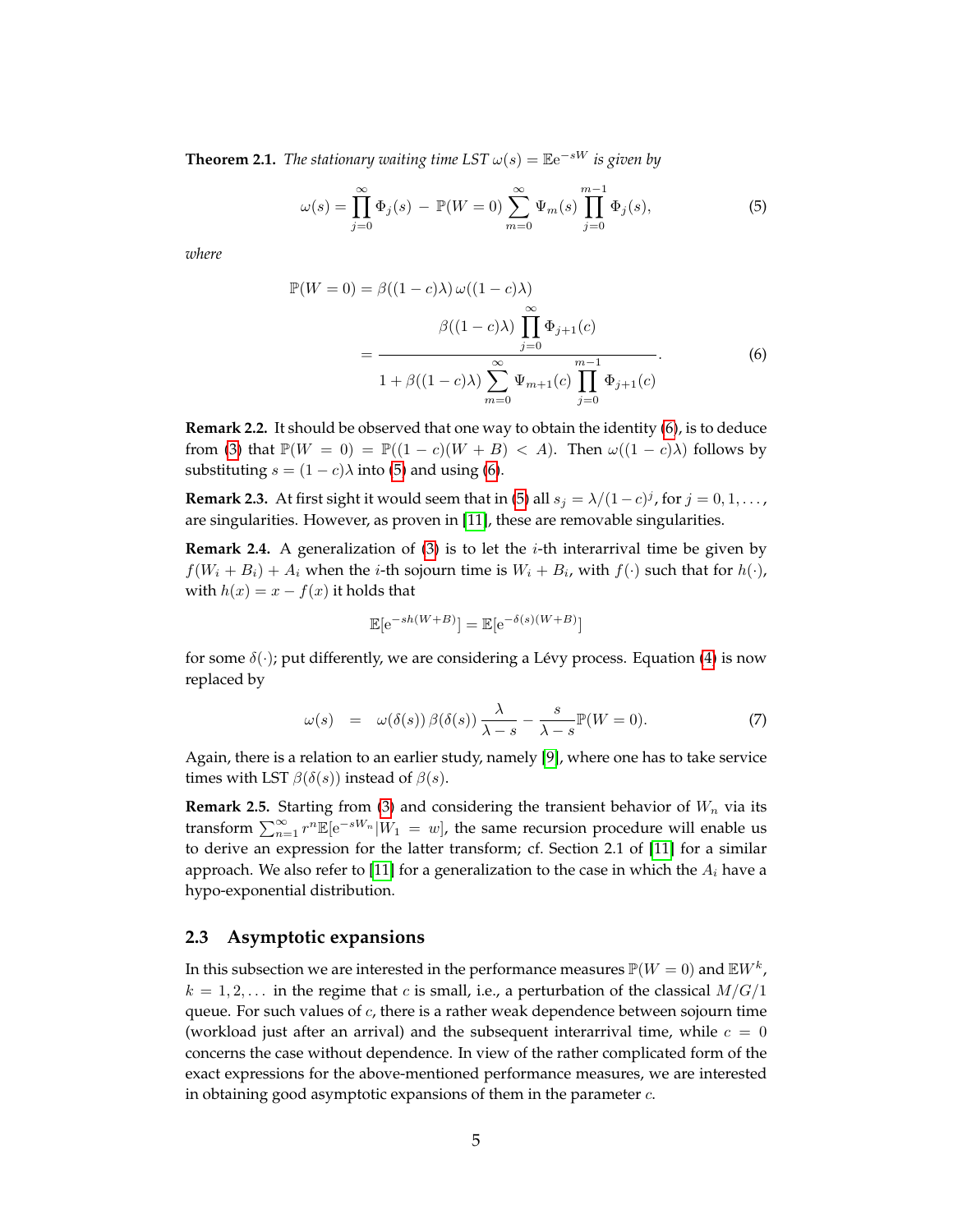**Remark 2.6.** Our interest in these asymptotic expansions was strengthened by the fact that the French hydrologist E. Mouche has indicated (personal communication; cf. also [\[25\]](#page-16-7)) that the model and analysis of [\[11\]](#page-15-2) are relevant in certain hydrology models, in particular when  $a$  is close to one – which corresponds to our  $c$  being close to zero. It should be observed, though, that analyzing the model of  $[11]$  for a close to one is not precisely the same as analyzing the model of the present section for  $c$  close to zero, because the model translation also involves replacing  $B_i$  by  $(1-c)B_i$ .

Our starting-point for the asymptotic analysis for  $c = \epsilon \downarrow 0$  is [\(4\)](#page-4-3), which can be rewritten as

<span id="page-6-0"></span>
$$
(\lambda - s)\,\omega(s) = \lambda\beta((1 - \epsilon)s)\,\omega((1 - \epsilon)s) - s\mathbb{P}(W = 0). \tag{8}
$$

Denote the steady-state waiting time when  $\epsilon = 0$ , corresponding to the classical  $M/G/1$  queue, by  $\tilde{W}$ . Assuming that the first K moments of W are well-defined, we can give a Taylor series development of  $\mathbb{P}(W = 0)$  and of those K moments of W up to  $\epsilon^m$  terms for some  $m \in \mathbb{N}$ . In other words, for  $\epsilon \downarrow 0$  and  $k \in \{1, \ldots, K\}$ ,

$$
\mathbb{P}(W=0) = \mathbb{P}(\tilde{W}=0) + \sum_{h=1}^{m} R_{0,h} \epsilon^h + o(\epsilon^m), \tag{9}
$$

<span id="page-6-1"></span>
$$
\mathbb{E}W^{k} = \mathbb{E}\tilde{W}^{k} + \sum_{h=1}^{m} R_{k,h} \epsilon^{h} + o(\epsilon^{m}).
$$
\n(10)

<span id="page-6-2"></span>Differentiating both sides of [\(8\)](#page-6-0) with respect to  $s$ , substituting  $s = 0$ , and multiplying by  $-1$ , we obtain that

$$
1 + \lambda \mathbb{E}W = \lambda(1 - \epsilon)\mathbb{E}B + \lambda(1 - \epsilon)\mathbb{E}W + \mathbb{P}(W = 0),\tag{11}
$$

and hence, with  $\rho := \lambda \mathbb{E} B$ :

<span id="page-6-3"></span>
$$
\mathbb{E}W = \frac{\mathbb{P}(W=0) - (1-\rho) - \rho\epsilon}{\lambda\epsilon}.
$$
\n(12)

Substituting [\(9\)](#page-6-1), and [\(10\)](#page-6-2) for  $k = 1$ , into [\(12\)](#page-6-3) gives us  $R_{0,1}$ :

<span id="page-6-5"></span>
$$
R_{0,1} = \lambda \mathbb{E}\tilde{W} + \rho = \frac{\lambda^2 \mathbb{E}B^2}{2(1-\rho)} + \rho; \tag{13}
$$

recognize in the latter expression the mean queue length in the  $M/G/1$  queue. Furthermore, by equating the  $\epsilon^h$  powers in both sides of [\(12\)](#page-6-3) for  $h = 2, 3, \ldots$ , we obtain:

<span id="page-6-4"></span>
$$
\lambda R_{1,h-1} = R_{0,h}, \quad h = 2, 3, \dots \tag{14}
$$

Both sides of [\(4\)](#page-4-3) are subsequently differentiated  $k = 2, \ldots, K$  times with respect to s, after which  $s = 0$  is substituted. After some calculations we obtain, for  $k = 2, \ldots, K$ ,

$$
[\lambda - \lambda (1 - \epsilon)^k] \mathbb{E} W^k = -k \mathbb{E} W^{k-1} + \lambda (1 - \epsilon)^k \sum_{j=0}^{k-1} {k-1 \choose j} \mathbb{E} W^j \mathbb{E} B^{k-j} +
$$

$$
\lambda (1 - \epsilon)^k \sum_{j=1}^{k-1} {k-1 \choose j-1} \mathbb{E} W^j \mathbb{E} B^{k-j}
$$

$$
= -k \mathbb{E} W^{k-1} + \lambda (1 - \epsilon)^k \sum_{j=0}^{k-1} {k \choose j} \mathbb{E} W^j \mathbb{E} B^{k-j}.
$$
(15)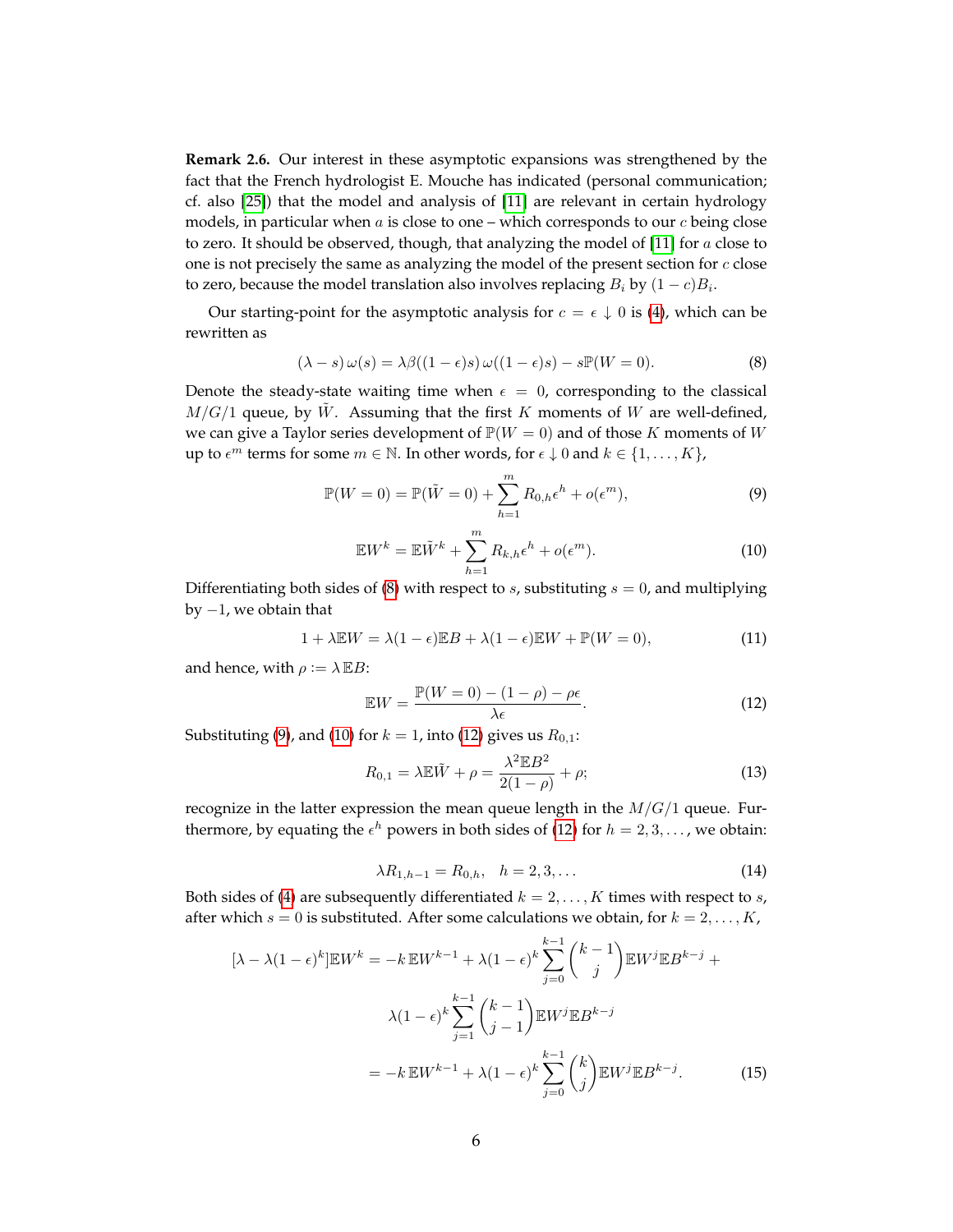In particular, we recover the following familiar  $M/G/1$  result [\[19\]](#page-16-8) by inserting  $\epsilon = 0$ :

<span id="page-7-1"></span><span id="page-7-0"></span>
$$
0 = -k \mathbb{E} \tilde{W}^{k-1} + \lambda \sum_{j=0}^{k-1} {k \choose j} \mathbb{E} \tilde{W}^j \mathbb{E} B^{k-j}, \quad k = 2, \dots, K; \tag{16}
$$

observe that from this expression all moments  $\mathbb{E} \tilde{W}^k$  can be computed recursively. Substituting [\(10\)](#page-6-2) into [\(15\)](#page-6-4) and using [\(16\)](#page-7-0) gives, for  $k = 2, ..., K$ :

$$
[\lambda - \lambda (1 - \epsilon)^k] (\mathbb{E}\tilde{W}^k + \sum_{h=1}^m R_{k,h} \epsilon^h) = -k \sum_{h=1}^m R_{k-1,h} \epsilon^h + \lambda (1 - \epsilon)^k \sum_{j=0}^{k-1} {k \choose j} \mathbb{E} B^{k-j} \sum_{h=1}^m R_{j,h} \epsilon^h + \left[\lambda (1 - \epsilon)^k - \lambda \right] \sum_{j=0}^{k-1} {k \choose j} \mathbb{E} B^{k-j} \mathbb{E} \tilde{W}^j,
$$
\n(17)

and hence

$$
[\lambda - \lambda (1 - \epsilon)^k] \sum_{h=1}^m R_{k,h} \epsilon^h = -k \sum_{h=1}^m R_{k-1,h} \epsilon^h + \lambda (1 - \epsilon)^k \sum_{j=0}^{k-1} {k \choose j} \mathbb{E} B^{k-j} \sum_{h=1}^m R_{j,h} \epsilon^h + \left[ \lambda (1 - \epsilon)^k - \lambda \right] \sum_{j=0}^k {k \choose j} \mathbb{E} B^{k-j} \mathbb{E} \tilde{W}^j.
$$
 (18)

We return to our objective of identifying the coefficients  $R_{k,h}$ .

• Equating  $\epsilon$  factors on both sides allows us to express  $R_{k-1,1}$  into  $R_{k-2,1}, \ldots, R_{0,1}$ and known terms; regarding the latter, recall that all moments of  $W$  can be ob-tained recursively from [\(16\)](#page-7-0). We have, for  $k = 2, ..., K$ :

$$
R_{k-1,1} = \frac{1}{1 - \lambda \mathbb{E}B} \left[ \frac{\lambda}{k} \sum_{j=0}^{k-2} {k \choose j} \mathbb{E}B^{k-j} R_{j,1} - \lambda \sum_{j=0}^{k} {k \choose j} \mathbb{E}B^{k-j} \mathbb{E} \tilde{W}^{j} \right].
$$
 (19)

Since  $R_{0,1}$  has been derived in [\(13\)](#page-6-5), all  $R_{k,1}$  can be obtained.

• By equating  $\epsilon^h$  factors,  $h = 2, 3, \ldots$ , on both sides of [\(17\)](#page-7-1), we can express  $R_{k-1,h}$ into  $R_{k,h-1}$  and in terms  $R_{j,l}$  with  $j+l \leq k-2+h$ . We give the recursion for  $\epsilon^2$ terms:

$$
R_{k-1,2} = \frac{1}{1 - \lambda \mathbb{E}B} \Big[ -\lambda R_{k,1} + \frac{\lambda}{k} \sum_{j=0}^{k-2} {k \choose j} \mathbb{E}B^{k-j} R_{j,2} + \lambda \sum_{j=0}^{k-1} {k \choose j} \mathbb{E}B^{k-J} R_{j,1} + \lambda \frac{k-1}{2} \sum_{j=0}^{k} {k \choose j} \mathbb{E}B^{k-j} \mathbb{E}\tilde{W}^{j} \Big].
$$
\n(20)

Considering the matrix  $(R_{q,i})_{q\geqslant0,i\geqslant1}$ , we thus first obtain the element  $R_{0,1}$  in the upper left corner; then the first column of elements  $R_{k,1}$ ; and then successively all the 'anti-diagonals' (where an anti-diagonal corresponds to the entries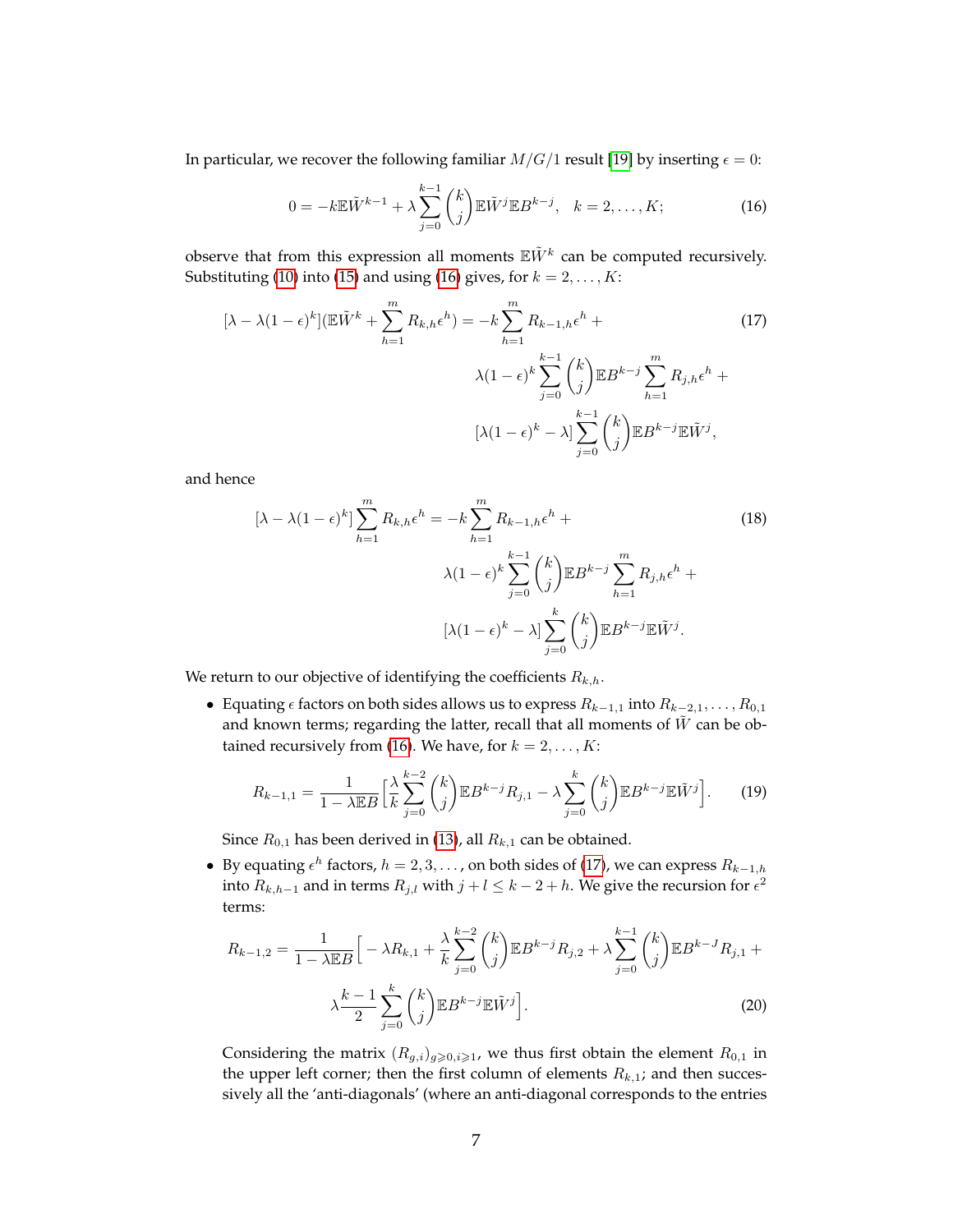of which the sum of the indices is equal). In particular,  $R_{1,1}$  gives  $R_{0,2}$ , subsequently we use  $R_{2,1}$  to obtain  $R_{1,2}$ ,  $R_{0,3}$ ; then we use  $R_{3,1}$  to obtain  $R_{2,2}$ ,  $R_{1,3}$ and  $R_{0.4}$ ; etc.

### <span id="page-8-0"></span>**3 The dual risk model**

The classical Cramér-Lundberg insurance risk model is often viewed as being *dual* to the  $M/G/1$  queue: the reserve level process grows linearly with the premium rate in between downward Poisson jumps, with these jumps (to be thought of as claim sizes) stemming from a general distribution. When there is equality between the arrival rates of the two Poisson processes, the two jump size distributions and the slopes, we have the remarkable property (cf. Section III.2 of [\[5\]](#page-15-0)) that the ruin probability in the Cramer-Lundberg model when starting with initial capital  $x$ , equals the probability that the steady-state waiting time in the  $M/G/1$  queue exceeds  $x$ .

However, in the insurance risk literature there is also some interest in a model, called the *dual risk model*, that has exactly the *same* sample path behavior as the M/G/1 queue, until level zero is first reached: jumps *upward* and a constant slope downward between jumps. Such a dual risk model represents the surplus of a company with a fixed expense rate and occasional gains; examples are pharmaceutical, R & D and petroleum companies. Various performance measures of the dual risk model have been studied since the seminal work by Avanzi et al. [\[7\]](#page-15-12).

In the present section we consider a dual risk model in which we make the exact same assumptions as in Section [2.](#page-3-0) It is evident that from a ruin probability point of view, nothing interesting happens: the ruin probability is 1 (see also Remark [3.2](#page-9-1) below). However, it is interesting to determine the distribution of the *time to ruin*  $\tau(x)$ , when starting (immediately after an upward jump) at level x. Observe that this is equivalent with determining the distribution of the busy period of the model's  $M/G/1$  counterpart, when starting at level x right after a jump (i.e., a customer arrival). Denote the LST of this ruin time  $\tau(x)$  by  $K(s, x)$ . Let  $T_s$  denote an exponentially distributed random variable with mean  $1/s$ . Observe that  $K(s, x)$  can be interpreted as the probability that the ruin time  $\tau(x)$  occurs before  $T_s$ .

Let us first restrict ourselves to the case of  $exp(\mu)$  jumps upward, i.e., the corresponding distribution function is given by  $B(z) = 1 - e^{-\mu z}$ . By looking ahead to the next jump, we can write

$$
K(s,x) = e^{-sx}e^{-\lambda(1-c)x} + \int_{t=cx}^{x} e^{-st} \int_{z=0}^{\infty} \mu e^{-\mu z} \lambda e^{-\lambda(t-cx)} K(s, x-t+z) dt dz
$$
 (21)  
=  $e^{-(s+\lambda(1-c))x} + \lambda \mu \int_{y=0}^{(1-c)x} \int_{z=0}^{\infty} e^{-s(x-y)} e^{-\lambda[(1-c)x-y]} e^{-\mu z} K(s, y+z) dy dz.$ 

Introducing  $k(s, \alpha) := \int_{x=0}^{\infty} e^{-\alpha x} K(s, x) dx$ , we obtain by interchanging the integrations over  $x$  and  $y$  and substantial calculus that

<span id="page-8-1"></span>
$$
k(s,\alpha) = \frac{1}{s + \lambda(1-c) + \alpha} \left(1 + \lambda \mu \int_{y=0}^{\infty} \int_{z=0}^{\infty} e^{-\zeta(\alpha) y} e^{-\mu z} K(s, y+z) dy dz \right)
$$
  
=  $G(s,\alpha) + H(s,\alpha) k(s,\zeta(\alpha)),$  (22)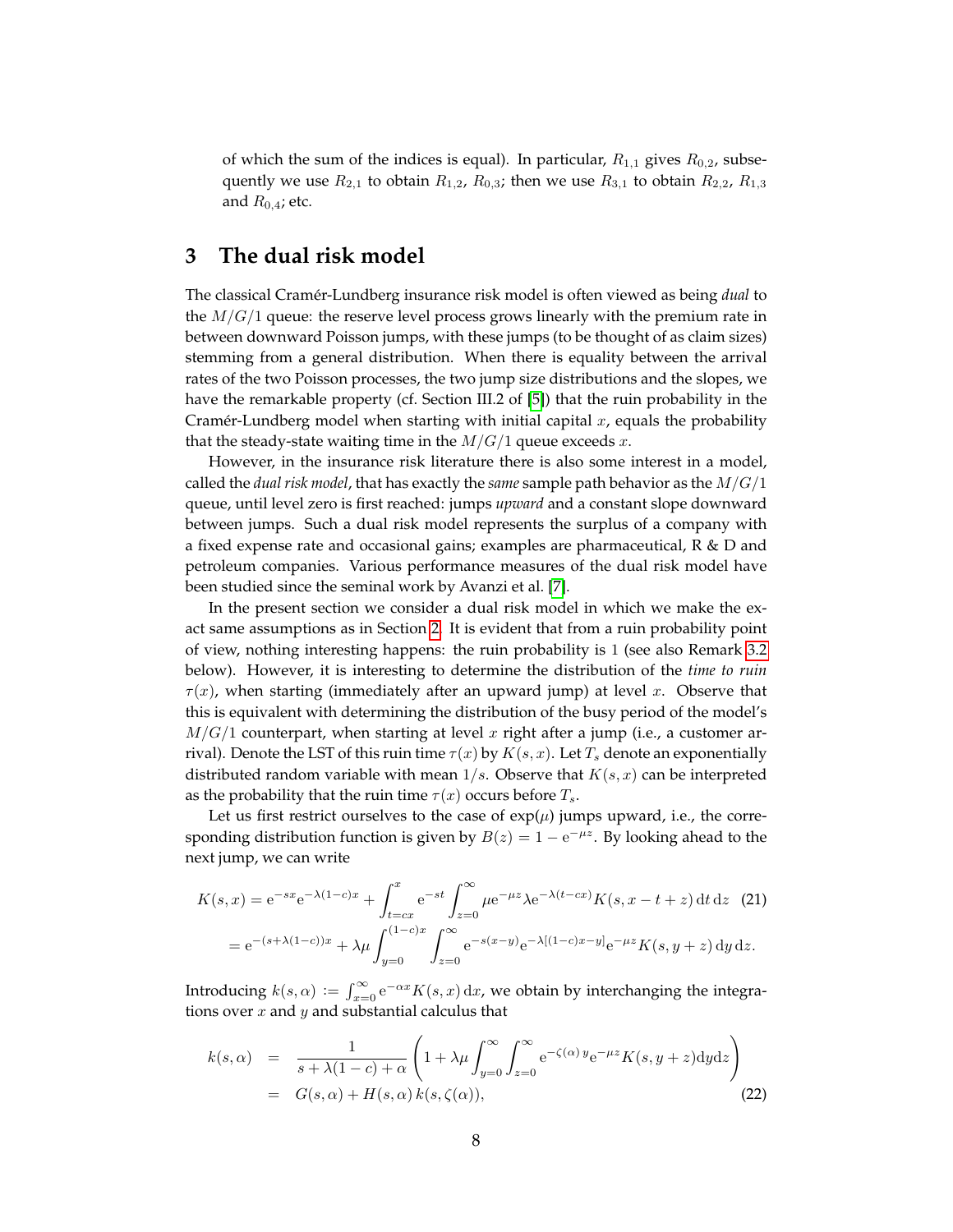with  $f(s, \alpha) := s + \lambda(1 - c) + \alpha$ ,

$$
\zeta(\alpha) \equiv \zeta(s,\alpha) := \frac{\alpha}{1-c} + \frac{cs}{1-c},\tag{23}
$$

$$
G(s,\alpha) := \frac{1}{f(s,\alpha)} \left( 1 - \lambda \mu \, \frac{k(s,\mu)}{\mu - \zeta(\alpha)} \right),\tag{24}
$$

<span id="page-9-2"></span>
$$
H(s,\alpha) := \frac{\lambda\mu}{f(s,\alpha)} \frac{1}{\mu - \zeta(\alpha)}.
$$
 (25)

Writing  $\zeta^{(j)}(\alpha) := \zeta(\zeta^{(j-1)}(\alpha))$  with  $\zeta^{(0)}(\alpha) := \alpha$ , we obtain

$$
\zeta^{(j)}(\alpha) = \frac{\alpha}{(1-c)^j} + \sum_{i=1}^j \frac{cs}{(1-c)^i}, \quad j = 1, 2, \dots \,.
$$
 (26)

<span id="page-9-0"></span>Iteration of [\(22\)](#page-8-1), which again has the form [\(2\)](#page-2-0), finally results in the following theorem. **Theorem 3.1.** *The Laplace transform of the ruin time LST*  $K(s, x) = \mathbb{E}[e^{-sT_x}]$  *is given by* 

$$
k(s,\alpha) = \sum_{j=0}^{\infty} G(s,\zeta^{(j)}(\alpha)) \prod_{i=0}^{j-1} H(s,\zeta^{(i)}(\alpha)),
$$
 (27)

*where an empty product is defined to be one, and where the remaining unknown*  $k(s, \mu)$  *is determined by substituting*  $\alpha = \mu$  *in* [\(27\)](#page-9-2)*.* 

In relation to the last statement of the theorem, observe that  $k(s, \mu)$  appears with a prefactor in all  $G(s,\zeta^{(j)}(\alpha))$  terms in [\(27\)](#page-9-2). It is easily seen that the sum of products in [\(27\)](#page-9-2) converges, because both  $G(s, \cdot)$  and  $H(s, \cdot)$  decrease geometrically fast (with a factor 1−c) to zero. Finally, we would like to remark that  $\mu$  k(s,  $\mu$ ) can be interpreted as the LST of a busy period starting from an empty system with an  $exp(\mu)$  jump upward – or, equivalently, the LST of the ruin time in the dual risk model with  $\exp(\mu)$  distributed initial capital.

<span id="page-9-1"></span>**Remark 3.2.** Notice that  $K(0, x)$  equals the probability that ruin ever occurs, starting at level x. It is intuitively clear that this probability should be one for all  $c > 0$ . Indeed, substituting  $k(0, \alpha) = 1/\alpha$  and  $k(0, \mu) = 1/\mu$  in [\(22\)](#page-8-1) gives an identity.

**Remark 3.3.** When  $c = 0$ , the queueing system reduces to an ordinary  $M/M/1$  queue, and  $\mu$   $k(s,\mu) = \int_0^\infty \mu \mathrm{e}^{-\mu x} K(s,x) \, \mathrm{d}x$  should equal the LST of an ordinary  $M/M/1$  busy period: as the initial level x now is the value of the first  $exp(\mu)$  service time:

<span id="page-9-4"></span><span id="page-9-3"></span>
$$
\mu k(s,\mu) = \frac{1}{2\lambda} [s + \lambda + \mu - \sqrt{(s + \lambda + \mu)^2 - 4\lambda\mu}].
$$
\n(28)

It is readily verified that, for  $c = 0$ , [\(22\)](#page-8-1) becomes

$$
k(s,\alpha)\left[1-\frac{1}{s+\lambda+\alpha}\frac{\lambda\mu}{\mu-\alpha}\right] = -\frac{\lambda\mu}{s+\lambda+\alpha}\frac{k(s,\mu)}{\mu-\alpha} + \frac{1}{s+\lambda+\alpha}.\tag{29}
$$

Taking  $\alpha = \mu$  gives an identity, but observing that the term between square brackets in the left hand side of [\(29\)](#page-9-3) has exactly one zero in the right half  $\alpha$ -plane, viz.

$$
\alpha = \alpha_1 := \frac{1}{2} [\mu - \lambda - s + \sqrt{(\mu - \lambda - s)^2 + 4\mu s}],
$$

and that  $\alpha_1$  should also be a zero of the right hand side of [\(29\)](#page-9-3), quickly leads to [\(28\)](#page-9-4).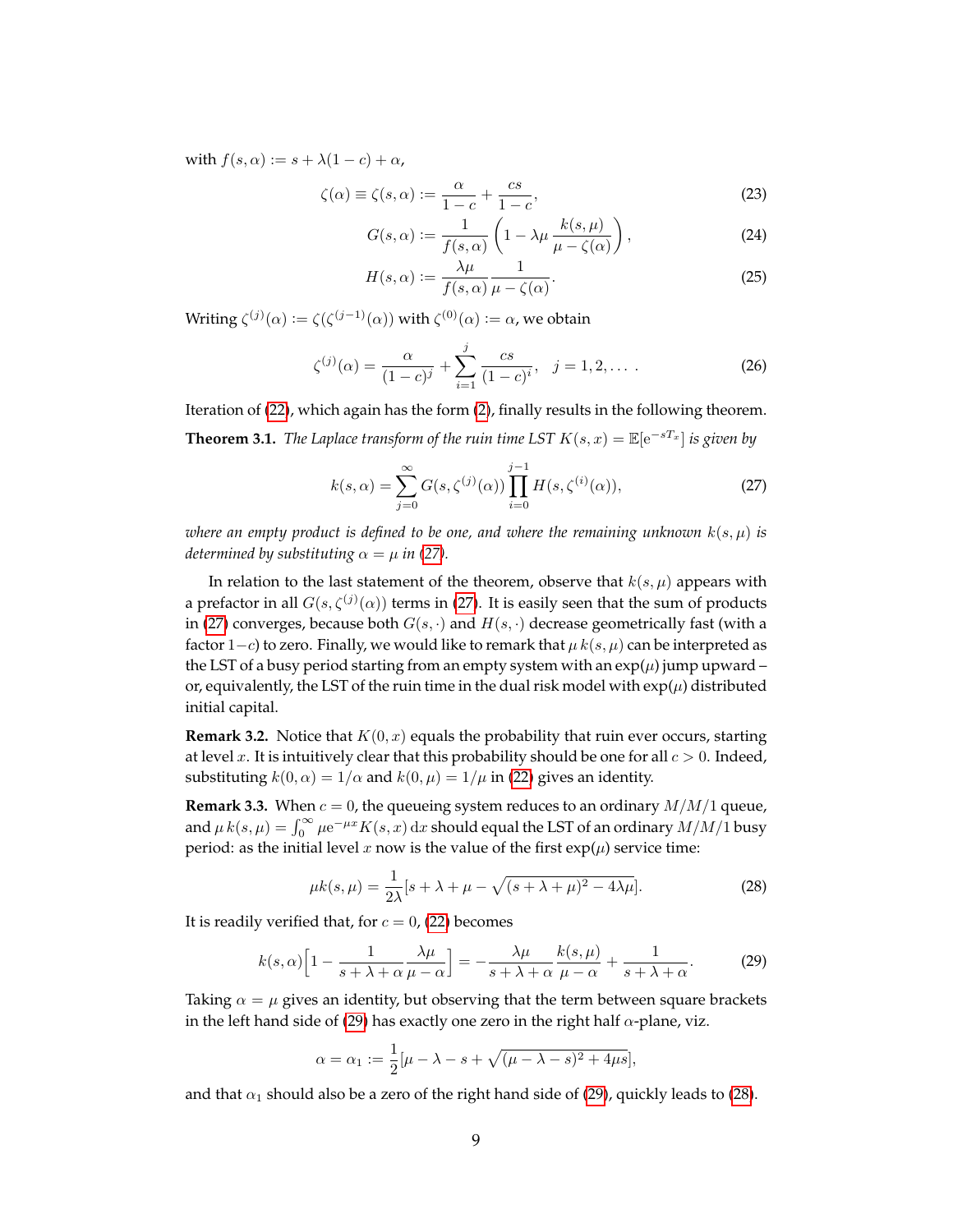**Remark 3.4.** See [\[16\]](#page-15-13) for a numerical recipe to numerically invert two-dimensional Laplace transforms; cf. also the practical guidelines presented in [\[4,](#page-15-14) [17\]](#page-15-15). Using these techniques one can reliably determine the density or distribution function of  $\tau(x)$  from our expression for  $k(s, \alpha)$ .

So far in this section, we have assumed that the upward jumps are exponentially distributed. In the remainder of this section we generalize this to the hyperexponential and Erlang cases.

• *The hyperexponential case*. In this case the cumulative distribution function reads  $B(x) = \sum_{i=1}^{K} p_i(1 - e^{-\mu_i x})$ . It is quite straightforward to see that in this case

$$
k(s,\alpha) = \frac{1}{f(s,\alpha)} \left( 1 + \lambda \sum_{i=1}^{K} p_i \mu_i \frac{k(s,\zeta(\alpha)) - k(s,\mu_i)}{\mu_i - \zeta(\alpha)} \right). \tag{30}
$$

The iterative approach that we applied for the exponential case in this section works in exactly the same way for the hyperexponential case. Formula [\(22\)](#page-8-1) still holds, with now

$$
G(s,\alpha) := \frac{1}{f(s,\alpha)} \left( 1 - \lambda \sum_{i=1}^{K} p_i \mu_i \frac{k(s,\mu_i)}{\mu_i - \zeta(\alpha)} \right),\tag{31}
$$

$$
H(s,\alpha) := \frac{\lambda}{f(s,\alpha)} \sum_{i=1}^{K} \frac{p_i \mu_i}{\mu_i - \zeta(\alpha)}.
$$
 (32)

.

The only difference is that we now end up with K unknowns, namely  $k(s, \mu_i)$ ,  $i = 1, \ldots, K$ . These can be determined by substituting  $\alpha = \mu_i$ ,  $i = 1, \ldots, K$  in the equivalent of [\(27\)](#page-9-2).

• *The Erlang case*. In the case of an Erlang-K distribution, the cumulative distribution function reads

$$
B(x) = 1 - \sum_{n=0}^{K-1} \frac{(\mu x)^n}{n!} e^{-\mu x}
$$

In this Erlang-K case, too, it is straightforward to find  $k(s, \alpha)$ . Observing that

$$
z^{K-1}e^{-\mu z} = (-1)^{K-1} \frac{d^{K-1}}{d\mu^{K-1}} e^{-\mu z},
$$

we obtain

$$
k(s,\alpha) = \frac{1}{f(s,\alpha)} \left( 1 + \lambda \mu^{K} (-1)^{K-1} \frac{d^{K-1}}{d\mu^{K-1}} \frac{k(s,\zeta(\alpha)) - k(s,\mu)}{\mu - \zeta(\alpha)} \right). \tag{33}
$$

The iterative approach that we applied for the exponential case can be applied in the exact same way for the Erlang- $K$  case. Again Formula [\(22\)](#page-8-1) still holds, with now

$$
G(s,\alpha) := \frac{1}{f(s,\alpha)} \left( 1 - \lambda \mu^K(-1)^K \frac{d^{K-1}}{d\mu^{K-1}} \frac{k(s,\mu)}{\mu - \zeta(\alpha)} \right),
$$
 (34)

$$
H(s,\alpha) := \frac{\lambda \mu^{K}}{f(s,\alpha)} \frac{\mathrm{d}^{K-1}}{\mathrm{d}\mu^{K-1}} \frac{1}{\mu - \zeta(\alpha)}.
$$
\n(35)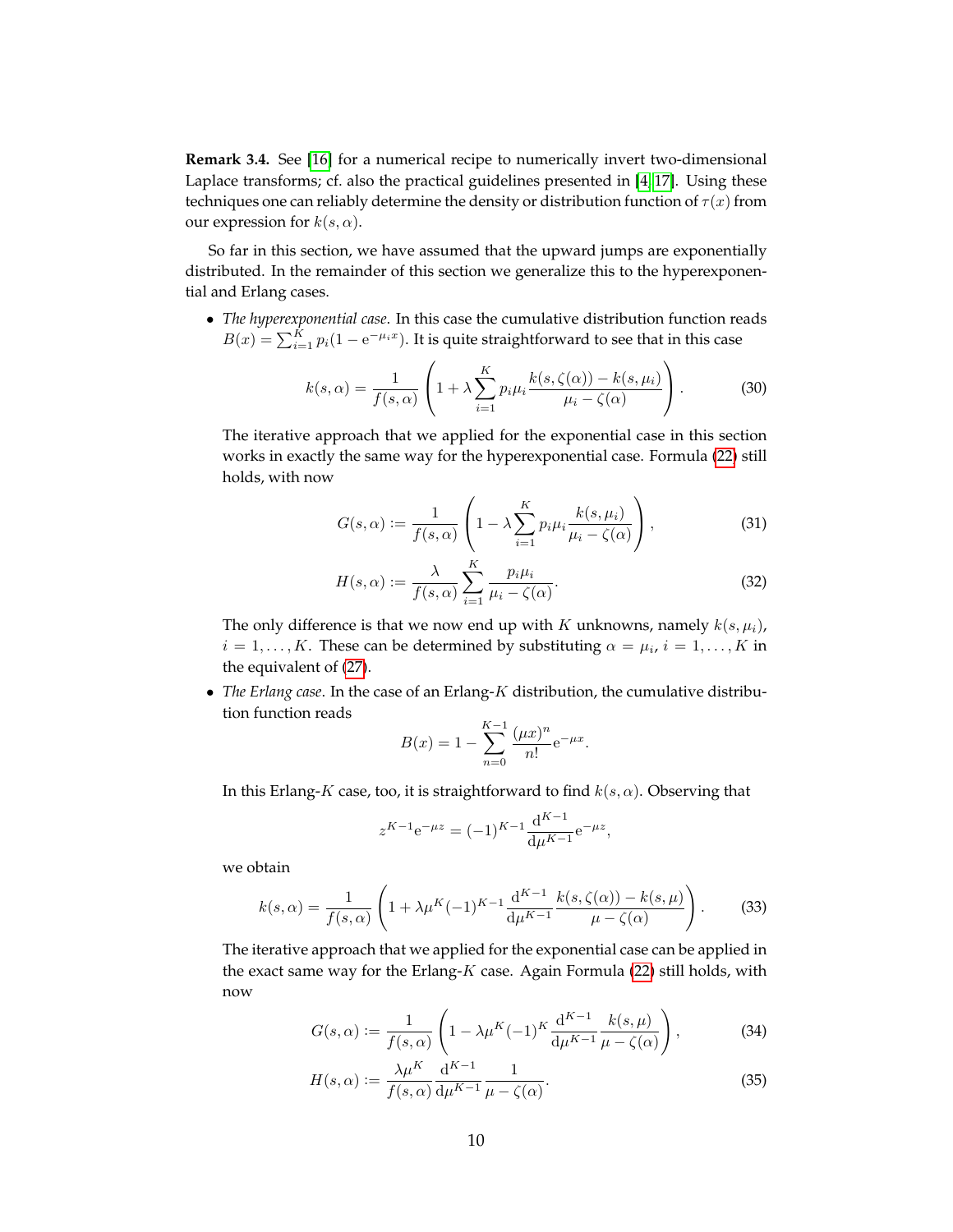The only difference is that the K unknowns we end up with are  $k(s, \mu)$  and its first  $K - 1$  derivatives. These are obtained by differentiating the equivalent of [\(27\)](#page-9-2)  $0, 1, \ldots, K - 1$  times with respect to  $\alpha$ , each time followed by substituting  $\alpha = \mu$ . This results in K linear equations for these K unknowns.

**Remark 3.5.** It is straightforward to combine these two cases further to the case of the distribution function  $B(\cdot)$  corresponding to a weighted sum of Erlang-k distributions. It is well known that distributions from this class can approximate the distribution of any non-negative random variable arbitrarily close.

## <span id="page-11-0"></span>**4 The Cram´er-Lundberg model with dependence between capital and interclaim times**

In this section we consider the following variant of the Cramér-Lundberg risk model. Claim sizes are i.i.d. with a non-specified cumulative distribution function  $B(\cdot)$  and LST  $\beta(\cdot)$ , independent of everything else. In between claims, the capital grows at a constant rate, which is assumed (without losing any generality) to be one. When the capital right after the *i*-th claim takes some value  $y \ge 0$ , then the next interclaim time equals max(0,  $A_i - cy$ ), where  $c > 0$  and  $(A_i)_i$  are i.i.d. exp( $\lambda$ ) distributed random variables, independent of everything else.

It is directly seen that the underlying mechanism is such that a large capital gives rise to a relatively small interclaim time. This means that eventual ruin is certain in this model (when the capital is large, there is a cascade of claims, so the capital is pulled down; whereas if the capital is small, the model effectively behaves as the conventional Cramér-Lundberg model). Below we shall study the *ruin time* LST  $R(s,x) := \mathbb{E}[e^{-s\tau(x)}],$  where  $\tau(x)$  is the ruin time when starting with capital  $x > 0$ immediately after a claim.

Conditioning on the value of  $A_i$ , and in particular distinguishing between this quantity being smaller than  $cx$  (leading to an immediate claim arrival) or larger than  $cx$ , we obtain,

$$
R(s,x) = \int_{t=0}^{cx} \lambda e^{-\lambda t} \Big[ \int_{z=0}^{x} R(s,x-z) \, dS(z) + \bar{B}(x) \Big] dt +
$$
\n
$$
\int_{t=cx}^{\infty} \lambda e^{-\lambda t} e^{-s(t-cx)} \Big[ \int_{z=0}^{x+t-cx} R(s,x+t-cx-z) \, dS(z) + \bar{B}(x+t-cx) \Big] dt,
$$
\n(36)

with  $\bar{B}(x) := 1 - B(x)$ . Introducing  $r(s, \alpha) := \int_{x=0}^{\infty} e^{-\alpha x} R(s, x) dx$ , we have

<span id="page-11-1"></span>
$$
r(s, \alpha) = A_{\rm I} + A_{\rm II},\tag{37}
$$

where

$$
A_{\mathcal{I}} := \int_{x=0}^{\infty} e^{-\alpha x} (1 - e^{-\lambda c x}) \left[ \int_{z=0}^{x} R(s, x - z) \mathrm{d}B(z) + \bar{B}(x) \right] \mathrm{d}x,\tag{38}
$$

$$
A_{\rm II} := \int_{x=0}^{\infty} e^{-\alpha x} \int_{y=0}^{\infty} \lambda e^{-\lambda(y+cx)} e^{-sy} \Big[ \int_{z=0}^{x+y} R(s, x+y-z) \mathrm{d}B(z) + \bar{B}(x+y) \Big] \mathrm{d}y \, \mathrm{d}x. \tag{39}
$$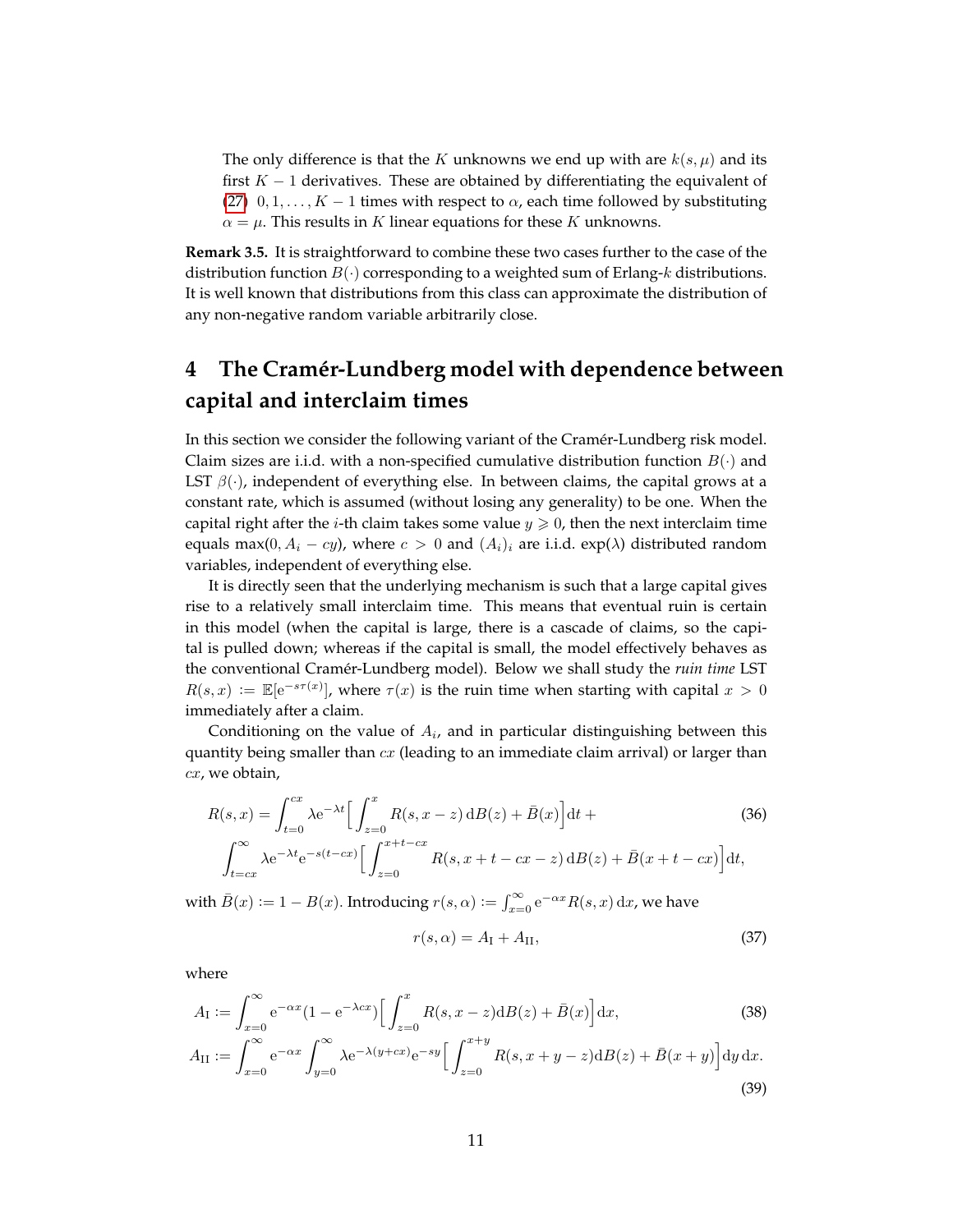Recognizing convolutions in both  $A_I$  and  $A_{II}$ , and remembering that the Laplace transform of  $\bar{B}(x)$  equals  $(1 - \beta(\alpha))/\alpha$ , we obtain

$$
A_{\rm I} = \beta(\alpha) \, r(s, \alpha) - \beta(\lambda c + \alpha) \, r(s, \lambda c + \alpha) + \frac{1 - \beta(\alpha)}{\alpha} - \frac{1 - \beta(\lambda c + \alpha)}{\lambda c + \alpha},\tag{40}
$$

and, after some interchange of integrations, with  $f(s, \alpha) = s + \lambda(1 - c) + \alpha$ ,

<span id="page-12-1"></span>
$$
A_{\rm II} = \frac{\lambda}{f(s, -\alpha)} \left[ \beta(\lambda c + \alpha) r(s, \lambda c + \alpha) - \beta(\lambda + s) r(s, \lambda + s) + \frac{1 - \beta(\lambda c + \alpha)}{\lambda c + \alpha} - \frac{1 - \beta(\lambda + s)}{\lambda + s} \right].
$$
\n(41)

Notice that the zero  $\alpha = s + \lambda(1 - c)$  of  $f(s, -\alpha)$  is a removable singularity of  $A_{II}$ , as it also makes the numerator of  $A_{II}$  zero. It is readily verified that  $r(0, \alpha) = 1/\alpha$ , as it should. Combination of [\(38\)](#page-11-1), [\(40\)](#page-12-1) and [\(41\)](#page-12-2) yields

<span id="page-12-3"></span><span id="page-12-2"></span>
$$
r(s,\alpha) = M(s,\alpha) + N(s,\alpha) r(s,\lambda c + \alpha),
$$
\n(42)

with

$$
M(s,\alpha) := \frac{1}{1-\beta(\alpha)} \left[ \frac{1-\beta(\alpha)}{\alpha} - \frac{1-\beta(\lambda c + \alpha)}{\lambda c + \alpha} + \frac{\lambda}{f(s, -\alpha)} \left( \frac{1-\beta(\lambda c + \alpha)}{\lambda c + \alpha} - \frac{1-\beta(\lambda + s)}{\lambda + s} \right) - \frac{\lambda}{f(s, -\alpha)} \beta(\lambda + s) r(s, \lambda + s) \right],
$$
\n
$$
N(s,\alpha) := \frac{1}{1-\beta(\alpha)} \frac{\lambda c + \alpha - s}{f(s, -\alpha)} \beta(\lambda c + \alpha).
$$
\n(44)

Iteration of [\(42\)](#page-12-3) finally results in the following theorem.

<span id="page-12-0"></span>**Theorem 4.1.** *The Laplace transform of the ruin time LST*  $R(s, x) = \mathbb{E}[e^{-s\tau(x)}]$  *is given by* 

<span id="page-12-4"></span>
$$
r(s,\alpha) = \sum_{j=0}^{\infty} M(s,\alpha+j\lambda c) \prod_{i=0}^{j-1} N(s,\alpha+i\lambda c).
$$
 (45)

*with an empty product defined to be one. The remaining unknown*  $r(s, \lambda + s)$  *is determined by substituting*  $\alpha = \lambda + s$  *into* [\(45\)](#page-12-4) *and solving the resulting linear equation.* 

Note that all  $M(s, \alpha + j\lambda c)$  contain terms

$$
-\frac{\lambda\beta(\lambda+s)}{s+\lambda(1-c)-(\alpha+j\lambda c)}r(s,\lambda+s).
$$

It is easily seen that the above sum of products converges. Both  $N(s, \alpha + i\lambda c)$  and  $M(s, \alpha + i\lambda c)$  converge to zero as  $i \to \infty$ ; the convergence of the sum of products is at least geometrically fast for any  $\alpha \geq 0$ , as the absolute value of the product is bounded by a constant times  $[\beta(\lambda c + \alpha)]^j$ .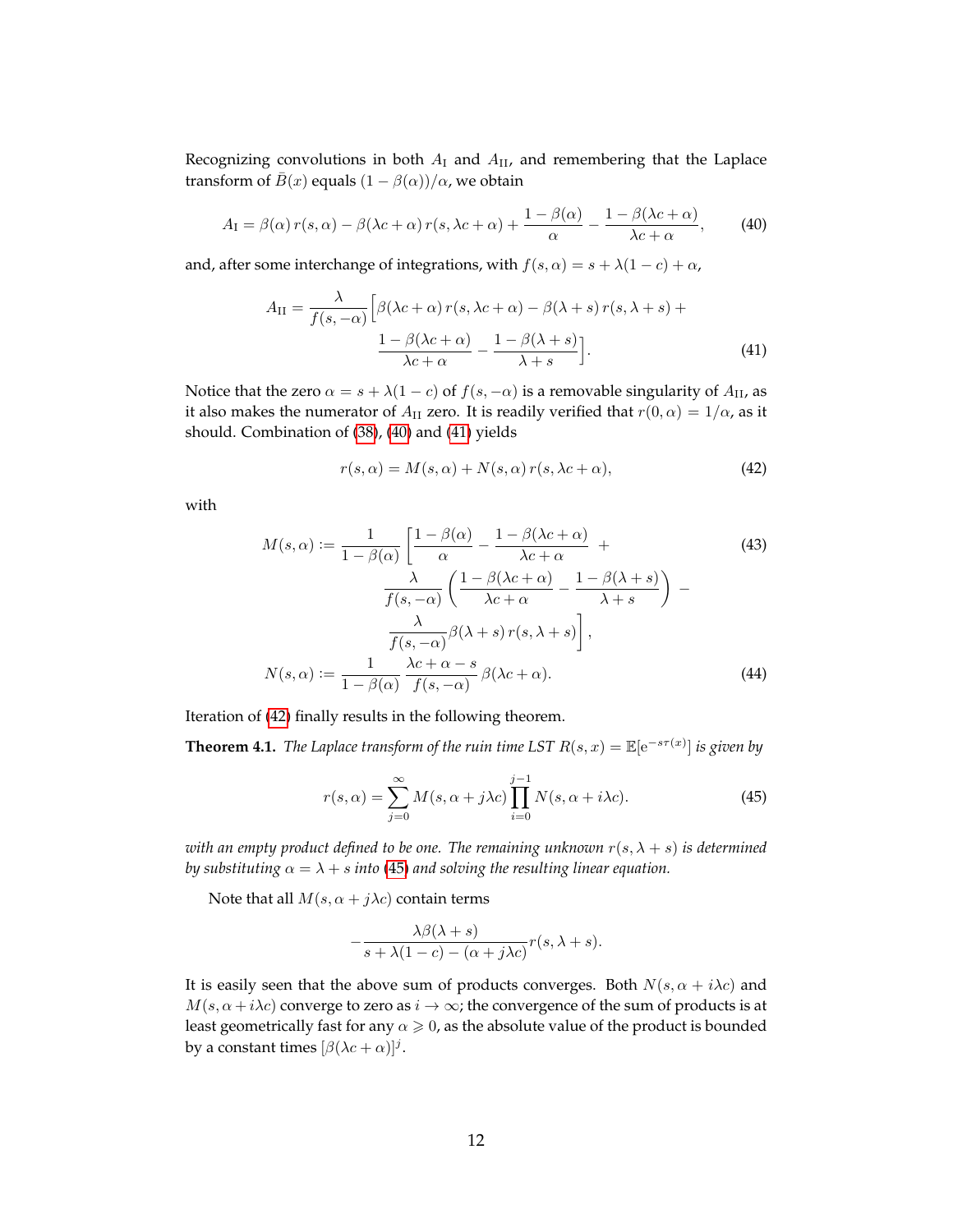# <span id="page-13-0"></span>**5 The single-server queue with service time dependent on waiting time**

This last section considers the following variant of the classical  $M/M/1$  queue. Customers arrive according to a Poisson process with rate  $\lambda$ . If the waiting time  $W_i$  of the *i*-th arriving customer equals  $x \ge 0$ , then her service time equals  $[B_i - cW_i]^+$  $[B_i - cx]^+$ , where  $c > 0$  and where  $(B_i)_i$  is a sequence of independent, exponentially distributed random variables with mean  $1/\mu$ , independent of anything else. Notice that there is a negative correlation between a customer's waiting time and her service requirement; in particular, when the waiting time is very large, the service requirement is likely to be zero, which can be viewed as an abandonment. The abandonment probability is  $\mathbb{P}(B_i < cW_i)$ ; if a customer does not abandon, then her service requirement equals an  $\exp(\mu)$  quantity, due to the memoryless property of the exponential distribution.

Observe that for any  $c > 0$  the steady-state waiting time distribution exists; note that the workload drifts downward when it is very high. Let  $\phi(s)$  denote the LST of this distribution. By PASTA, this also equals the steady-state workload LST. Let  $W$ denote a random variable with LST  $\phi(s)$ , and let A, B denote random variables that are, respectively,  $\exp(\lambda)$  and  $\exp(\mu)$  distributed. Using the same reasoning as the one underlying [\(3\)](#page-4-2),

$$
\phi(s) = \mathbb{E}[e^{-s(W+[B-cW]^+-A)}] + 1 - \mathbb{E}[e^{-s[W+[B-cW]^+-A]^-]}]
$$
  
= 
$$
\frac{\lambda}{\lambda - s} \mathbb{E}[e^{-s(W+[B-cW]^+)}] + 1 - \left(\frac{\lambda}{\lambda - s} \mathbb{P}(W=0) + \mathbb{P}(W>0)\right)
$$
  
= 
$$
\frac{\lambda}{\lambda - s} \mathbb{E}[e^{-s(W+[B-cW]^+)}] - \frac{s}{\lambda - s} \mathbb{P}(W=0).
$$
 (46)

We next rewrite the first term in the last line:

$$
\mathbb{E}[e^{-s(W+[B-cW]^+)}] = \int_{x=0}^{\infty} \int_{t=0}^{\infty} \mu e^{-\mu t} e^{-s(x+[t-cx]^+)} dt d\mathbb{P}(W < x)
$$
  
\n
$$
= \int_{x=0}^{\infty} (1 - e^{-\mu cx}) e^{-sx} d\mathbb{P}(W < x) + \int_{x=0}^{\infty} \int_{t=cx}^{\infty} \mu e^{-\mu t} e^{-s(x+t-cx)} dt d\mathbb{P}(W < x)
$$
  
\n
$$
= (\phi(s) - \phi(s + \mu c)) + \frac{\mu}{\mu + s} \phi(s + \mu c).
$$
\n(47)

Combining [\(46\)](#page-13-1) and [\(47\)](#page-13-2) we obtain, with  $\pi_0 := \mathbb{P}(W = 0)$ :

<span id="page-13-3"></span><span id="page-13-2"></span><span id="page-13-1"></span>
$$
\phi(s) = \frac{\lambda}{\mu + s} \phi(s + \mu c) + \pi_0.
$$
\n(48)

Substituting  $s = 0$  yields  $\phi(\mu c) = (1 - \pi_0)/(\lambda/\mu) = (1 - \pi_0)\mu/\lambda$ ; notice that also  $\phi(\mu c) = \mathbb{P}(B > cW)$ . Iteration of [\(48\)](#page-13-3), observing that  $\phi(s) \to 0$  when  $s \to \infty$ , gives

$$
\phi(s) = \pi_0 + \frac{\lambda}{\mu + s} \Big[ \pi_0 + \frac{\lambda}{\mu + \mu c + s} \phi(s + 2\mu c) \Big] = \ldots = \pi_0 \sum_{j=0}^{\infty} \prod_{i=0}^{j-1} \frac{\lambda}{\mu + i\mu c + s}, \tag{49}
$$

an empty product denoting one. Then note that  $\pi_0$  follows from  $\phi(0) = 1$ :

$$
\pi_0 = \Big[ \sum_{j=0}^{\infty} \prod_{i=0}^{j-1} \frac{\lambda}{\mu} \frac{1}{1+ic} \Big]^{-1},\tag{50}
$$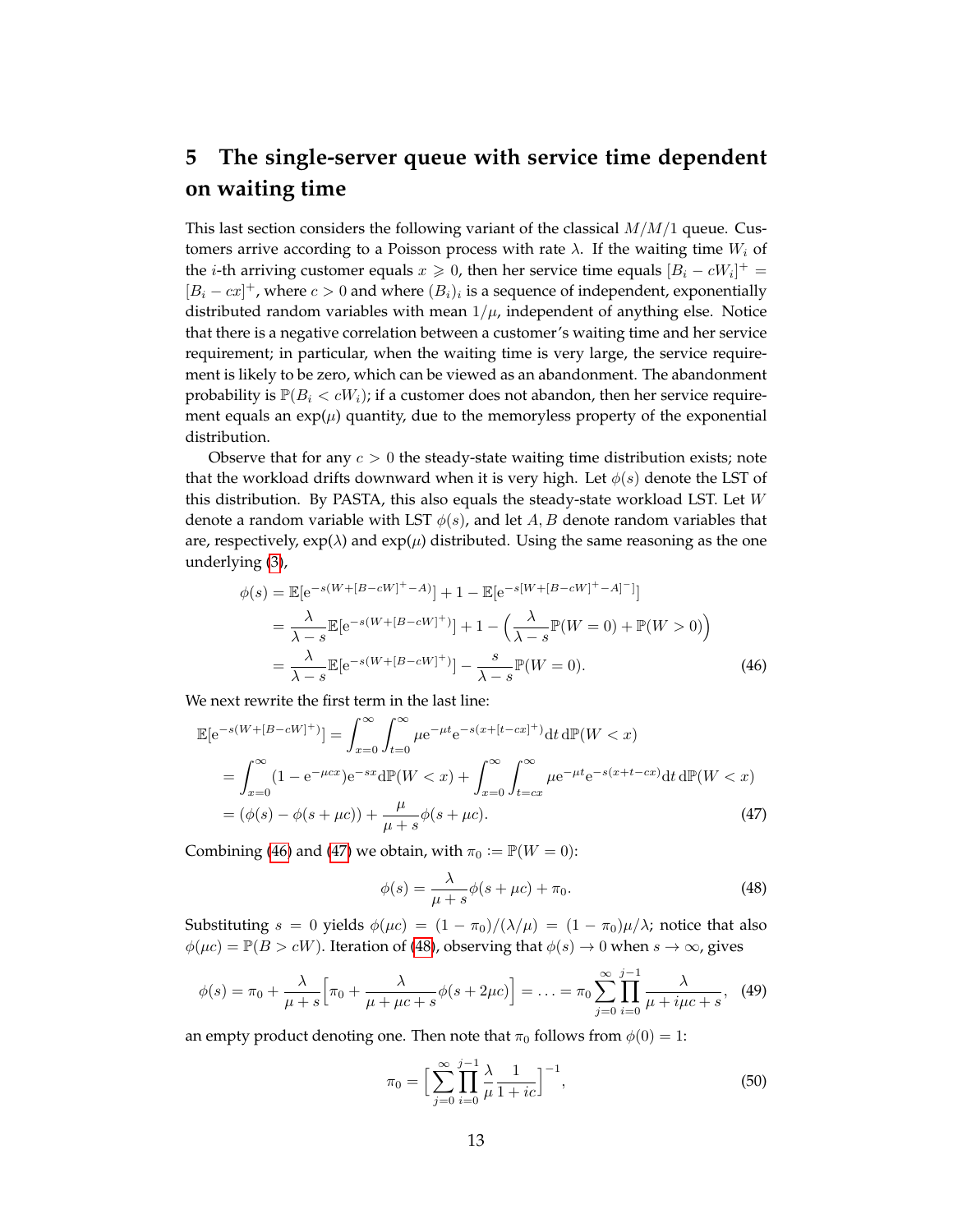We conclude the following.

<span id="page-14-0"></span>**Theorem 5.1.** *The steady-state waiting time and workload LST is given by*

<span id="page-14-1"></span>
$$
\phi(s) = \frac{\sum_{j=0}^{\infty} \prod_{i=0}^{j-1} \frac{\lambda}{\mu + i\mu c + s}}{\sum_{j=0}^{\infty} \prod_{i=0}^{j-1} \frac{\lambda}{\mu + i c}}.
$$
\n(51)

Apparently the distribution of  $W$  is an infinite weighted sum of exponential distributions with rates  $\mu(1+ic)$ ,  $i = 0, 1, \dots$  Differentiating [\(51\)](#page-14-1) and substituting  $s = 0$ gives the mean waiting time:

$$
\mathbb{E}[W] = \frac{1}{\mu} \frac{\sum_{j=0}^{\infty} (\lambda/\mu)^j \prod_{i=0}^{j-1} \frac{1}{1+ic} \sum_{k=0}^{j-1} \frac{1}{1+kc}}{\sum_{j=0}^{\infty} (\lambda/\mu)^j \prod_{i=0}^{j-1} \frac{1}{1+ic}}.
$$
(52)

When  $c = 0$ ,  $\phi(s)$  reduces to the familiar  $M/M/1$  result

$$
\phi(s) = \pi_0 \frac{\mu + s}{\mu + s - \lambda},
$$

where one has to require that  $\lambda < \mu$  and where  $\pi_0 = 1 - \lambda/\mu$ .

**Remark 5.2.** The transient behavior corresponding to the  $(W_i)_i$  sequence can be found by following a similar procedure as in Section 2.1 of [\[11\]](#page-15-2), cf. also Remark [2.5,](#page-5-4) yielding  $\sum_{n=1}^{\infty} r^n \mathbb{E}[e^{-sW_n} | W_1 = w]$ . Notice that, after multiplication by  $(1 - r)/r$ , this also gives the LST of  $W_N$  with N being geom(r) distributed.

**Remark 5.3.** When the  $B_i$  have a general distribution, the calculations in [\(47\)](#page-13-2) become much more involved, and so far we have not been able to arrive at any tractable recursion. The hyperexponential case seems doable, though. If  $\mathbb{P}(B > x) = \sum_{i=1}^{K} p_i e^{-\mu_i x}$ then [\(47\)](#page-13-2) should be replaced by

$$
\mathbb{E}[\mathrm{e}^{-s(W+[B-cW]^+)}] = \phi(s) - \sum_{i=1}^{K} \frac{p_i s}{\mu_i + s} \phi(s + \mu_i c), \tag{53}
$$

and [\(48\)](#page-13-3) generalizes to

<span id="page-14-2"></span>
$$
\phi(s) = \lambda \sum_{i=1}^{K} \frac{p_i}{\mu_i + s} \phi(s + \mu_i c) + \pi_0.
$$
\n(54)

In [\[1\]](#page-15-16) recursions of exactly this type are treated. The commutativity of  $\zeta_i(s) := s + \mu_i c$ and  $\zeta_j(s) := s + \mu_j c$ , i.e.,  $\zeta_i(\zeta_j(s)) = \zeta_j(\zeta_i(s))$ , makes the recursion [\(54\)](#page-14-2) relatively easy even though in each iteration step a term  $\phi(s+\sum_{i=1}^K b_i\mu_ic)$  gives rise to  $K$  new terms.

**Acknowledgment** The research of Boxma and Mandjes is partly funded by the NWO Gravitation Programme NETWORKS (Grant Number 024.002.003).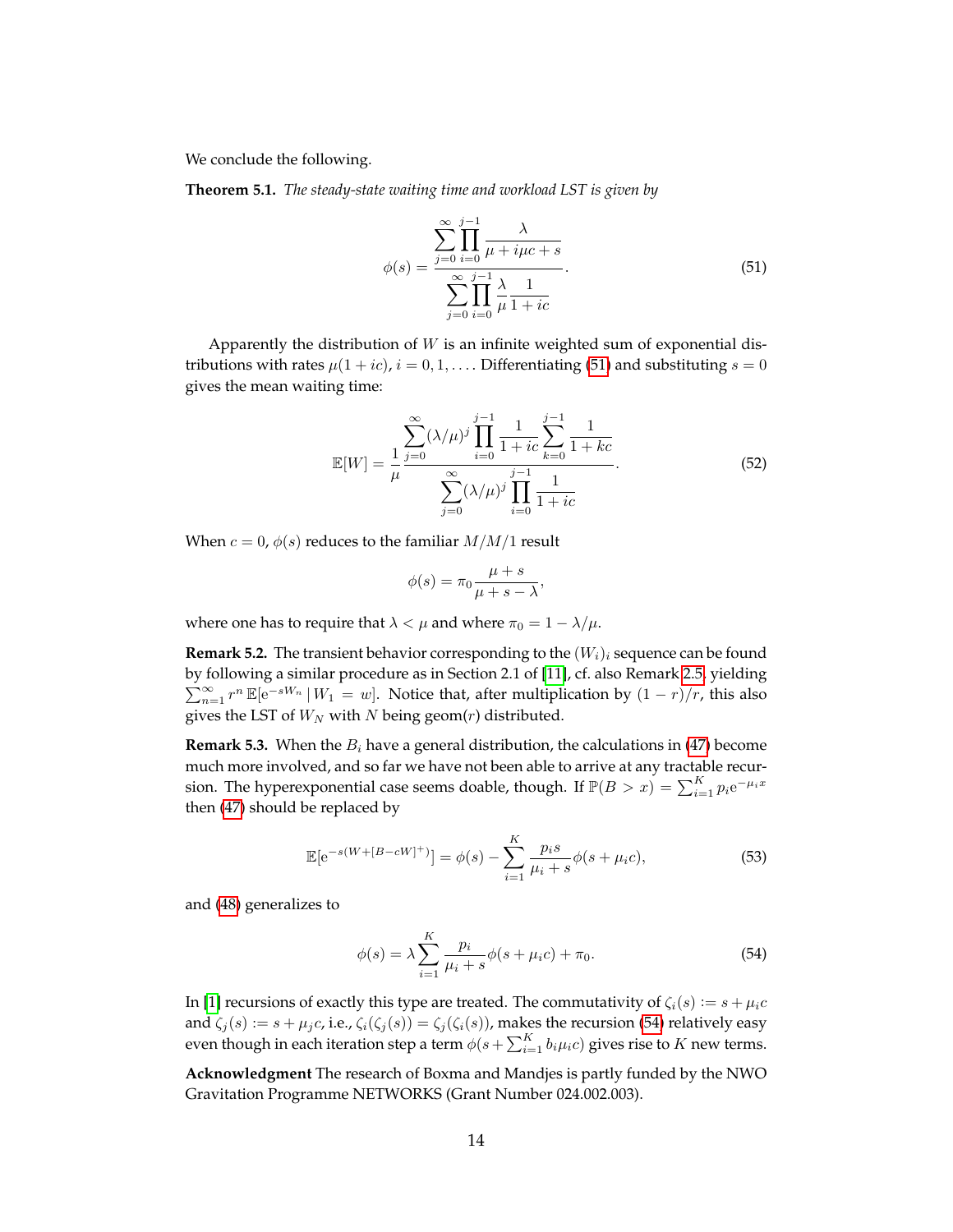### **References**

- <span id="page-15-16"></span>[1] I. Adan, O. Boxma and J. Resing (2022). Recursions with multiple recursive terms. *Eurandom report*, in preparation.
- <span id="page-15-8"></span>[2] I. Adan and V. Kulkarni (2003). Single-server queue with Markov dependent inter-arrival and service times. *Queueing Systems* **45**, 113-134.
- <span id="page-15-7"></span>[3] H. Albrecher and O.J. Boxma (2005). On the discounted penalty function in a Markov-dependent risk model. *Insurance: Mathematics & Economics* **37**, 650-672.
- <span id="page-15-14"></span>[4] N. Asghari, P. den Iseger and M. Mandjes (2014). Numerical techniques in Lévy fluctuation theory. *Methodology and Computing in Applied Probability* **16**, 31-52.
- <span id="page-15-0"></span>[5] S. Asmussen and H. Albrecher (2010). Ruin Probabilities. *World Scientific, New York*.
- <span id="page-15-10"></span>[6] S. Asmussen, H. Schmidli and V. Schmidt (1999). Tail probabilities for nonstandard risk and queueing processes with subexponential jumps. *Advances in Applied Probability* **31**, 422-447.
- <span id="page-15-12"></span>[7] B. Avanzi, H.U. Gerber and E.S.W. Shiu (2007). Optimal dividends in the dual risk model. *Insurance: Mathematics & Economics* **41**, 111-123.
- <span id="page-15-4"></span>[8] S.C. Borst, O.J. Boxma and M.B. Combé (1993). An  $M/G/1$  queue with customer collection. *Stochastic Models* **9**, 341-371.
- <span id="page-15-1"></span>[9] O.J. Boxma, A. Löpker and M.R.H. Mandjes (2020). On two classes of reflected autoregressive processes. *Journal of Applied Probability* **57**, 657-678.
- <span id="page-15-11"></span>[10] O.J. Boxma, A. Löpker, M.R.H. Mandjes and Z. Palmowski (2022). A multiplicative version of the Lindley recursion. *Queueing Systems* **98**, 225-245.
- <span id="page-15-2"></span>[11] O.J. Boxma, M.R.H. Mandjes and J. Reed (2016). On a class of reflected autoregressive processes. *Journal of Applied Probability* **53**, 816-832.
- <span id="page-15-9"></span>[12] O.J. Boxma and D. Perry (2001). A queueing model with dependence between service and interarrival times. *European Journal of Operational Research* **128**, 611- 624.
- <span id="page-15-5"></span>[13] I. Cidon, R. Guérin, A. Khamisy and M. Sidi (1993). Analysis of a correlated queue in a communication system. *IEEE Transactions on Information Theory* **39**, 456-465.
- <span id="page-15-6"></span>[14] M. Combé and O.J. Boxma (1998). BMAP modelling of a correlated queue. In: J. Walrand, K. Bagchi and G. Zobrist (eds.), *Network Performance Modeling and Simulation*. Gordon & Breach, Newark, pp. 177-196.
- <span id="page-15-3"></span>[15] B.W. Conolly and Q.H. Choo (1979). The waiting time process for a generalized correlated queue with exponential demand and service. *SIAM Journal of Applied Mathematics* **37**, 263-275.
- <span id="page-15-13"></span>[16] P. den Iseger (2006). Numerical transform inversion using Gaussian quadrature. *Probability in the Engineering and Informational Sciences* **20**, 1-44.
- <span id="page-15-15"></span>[17] P. den Iseger, P. Gruntjes and M. Mandjes (2013). A Wiener-Hopf based approach to numerical computations in fluctuation theory for Lévy processes. *Mathematical Methods in Operations Research* **78**, 101-118.